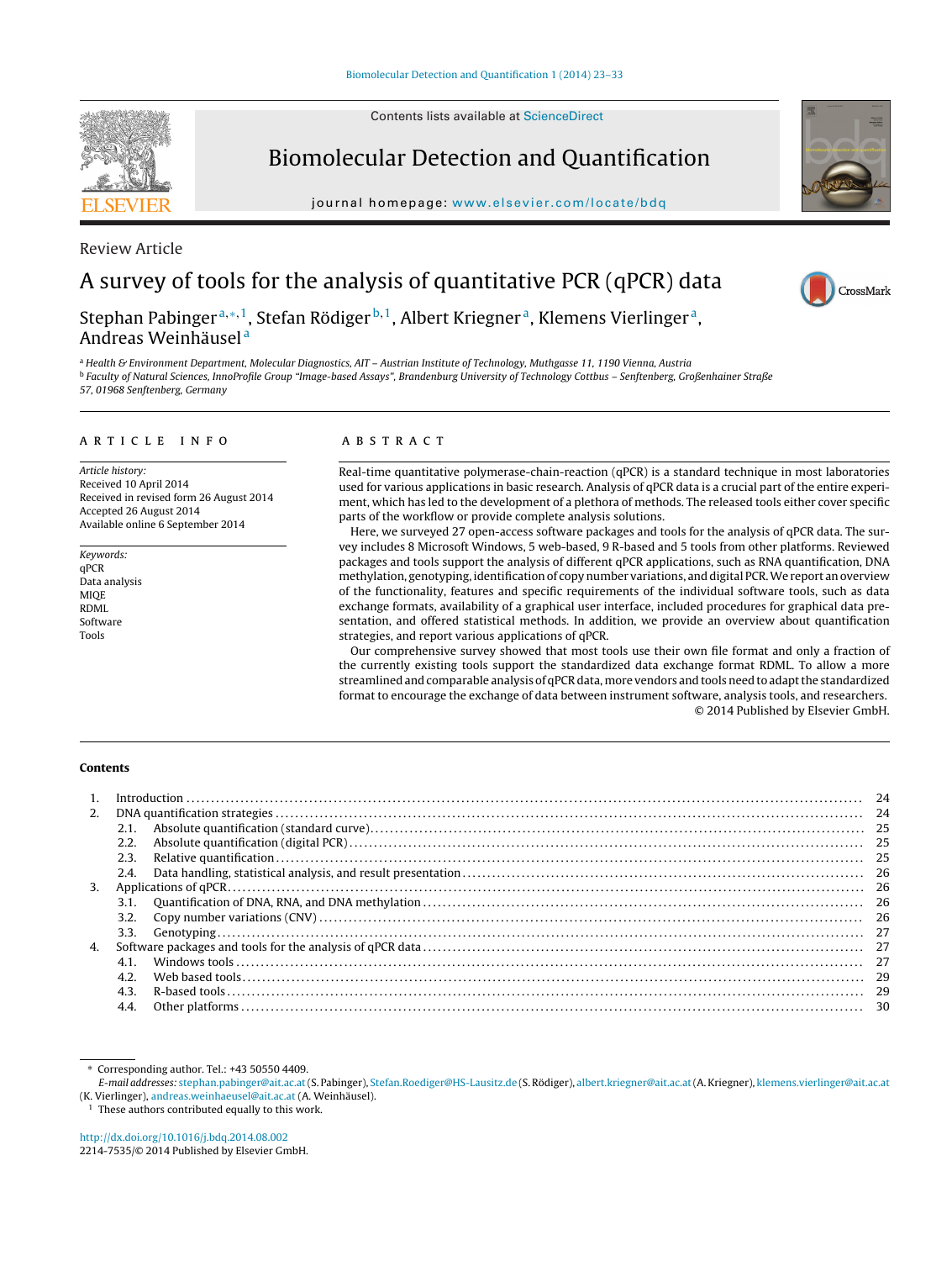| -<br><u>.</u> | ו 11 לו | 30 |
|---------------|---------|----|
|               |         | 32 |
|               |         | 32 |
|               |         |    |

# **1. Introduction**

Since its commercial introduction almost 2 decades ago, realtime quantitative polymerase-chain-reaction (qPCR) has come to play a prominent role in the life sciences. It provides the base for a plethora of applications in basic research, pathogen detection, and biomedical diagnostics. Furthermore, it is widely accepted as the gold standard for the analysis of gene expression. qPCR is a molecular biology technique, which allows amplification and simultaneous quantification of a targeted DNA molecule. The advancement compared to the original PCR method is the ability to measure the amplification of DNA as the reaction progresses in real time [\[1\].](#page-9-0) This allows quantifying initial amounts of template molecules by comparing the number of amplification cycles required for the response curves to reach a particular quantification threshold fluorescence signal level [\[2\].](#page-9-0) The more copies of a DNA template are present at the beginning of an experiment, the fewer PCR cycles are needed to make enough material for detection. In the past years, isothermal amplification strategies emerged as alternatives to PCR. Examples include the helicase-dependent isothermal DNA amplification (HDA), and the recombinase polymerase amplification (RPA). In contrast to traditional PCR, these methods do not require changing the reaction temperature and therefore use time-based measurements instead of cycle based measurements. However, isothermal amplification methods have less clinical use than conventional PCR [\[3,4\].](#page-9-0)

Since the commercialization of qPCR in 1996, the number of publications referring to qPCR has increased exponentially (see Fig. 1). To ensure quality of results and allow potential reproduction, the Minimum Information for Publication of Quantitative Real-Time PCRExperiments (MIQE) guidelines have been published [\[5\].](#page-9-0) They provide a basic set of quality criteria and detail 85 parameters ranging from experimental design over sample processing and assay validation to data analysis.

After successfully generating a high-quality qPCR run, the data needs to be correctly analyzed to get biological meaningful results. To facilitate sharing and exchanging experimental data, the Realtime PCR Data Markup Language (RDML) has been developed [\[6\].](#page-9-0) The data standard is based on XML and contains details about the experimental setup, information about the samples and targets, and all measured data. As the data analysis step is an essential part of the qPCR workflow, it should be performed in a standardized and reproducible way  $[7]$ . As a consequence, dedicated software



**Fig. 1.** Number of publications in PubMed related to qPCR. This plot shows the number of publications in PubMed related to specific qPCR applications.

packages and data analysis suites were created targeting different aspects of the qPCR analysis workflow. Usually, commercial qPCR systems are equipped with software for data analysis and visualization. However, in most of the cases these closed source software modules are black boxes and do not provide full control over the entire process. Recently, Nature  $\lceil 8 \rceil$  and Science  $\lceil 9 \rceil$  reminded the scientific community about the importance of open computer programs.

In this survey we reviewed 27 software packages and tools for the analysis of qPCR data. We targeted all available open-access tools capable of analyzing raw fluorescence or Cq (quantification cycle) values. First we provide an overview about the main application fields for qPCR. Next, we report an overview of the functionality, features and specific requirements of the individual tools. Finally, we briefly discuss the surveyed applications and provide a report on their provided functionalities.

# **2. DNA quantification strategies**

The design of a qPCR experiment depends, amongst others, on biological (e.g., studied organism, given biological question) and technical (e.g., available platforms, choice of chemistry, primers) parameters. A thorough guideline and detailed procedures covering the technical setup of a qPCR experiment has been published elsewhere [\[10\].](#page-9-0)

The quantification of target DNA in each cycle of a qPCR experiment is based on measuring the emission of a fluorescent reporter dye. Dyes that bind to double-stranded DNA and upon excitation emit light (e.g., SYBR Green) are the most widely used DNA dyes due to ease of use, cost efficiency, and generic detection  $[11]$ . Their disadvantage is that they bind to any doublestranded DNA, including non-specific reaction products, which might result in an overestimation of the target concentration. Probe-based methods, such as TaqMan probes, molecular beacons, or scorpion primers rely on the sequence-specific detection of a desired PCR product resulting in increased specificity and sensitivity [\[12,13\].](#page-9-0)

Furthermore, different probes can be used for multiplex PCR, in which multiple targets are amplified and detected in a single reaction tube. Unique probes or specific melting temperatures distinguish each PCR target amplified by a different set of primers  $[14]$ . Multiplex PCR reduces reagent consumption and allows studying more combinations of samples and target genes on one chip, but might reduce sensitivity as targets compete with each other for reaction resources. Currently, up to five different reactions can be detected simultaneously in one tube.

Based on the detected fluorescent signal and the chosen experimental setup several analysis steps are needed to obtain biological meaningful results (see [Fig.](#page-2-0) 2). First, based on the raw fluorescence values a baseline is subtracted from the raw data, which is a crucial step in qPCR data analysis [\[15\].](#page-9-0) Next, the quantification cycle (Cq) value – previously known as the threshold cycle (Ct), crossing point (Cp), or take-off point (TOP) – can be calculated. In general, the Cq value represents the number of cycles needed to reach a set threshold fluorescence signal level. In addition, the raw fluorescence values can also be used for inferring the amplification efficiencies. Using the determined Cq value, quantification of nucleic acids can be performed by absolute quantification (via standard curve or digital PCR) or relative quantification (delta Cq)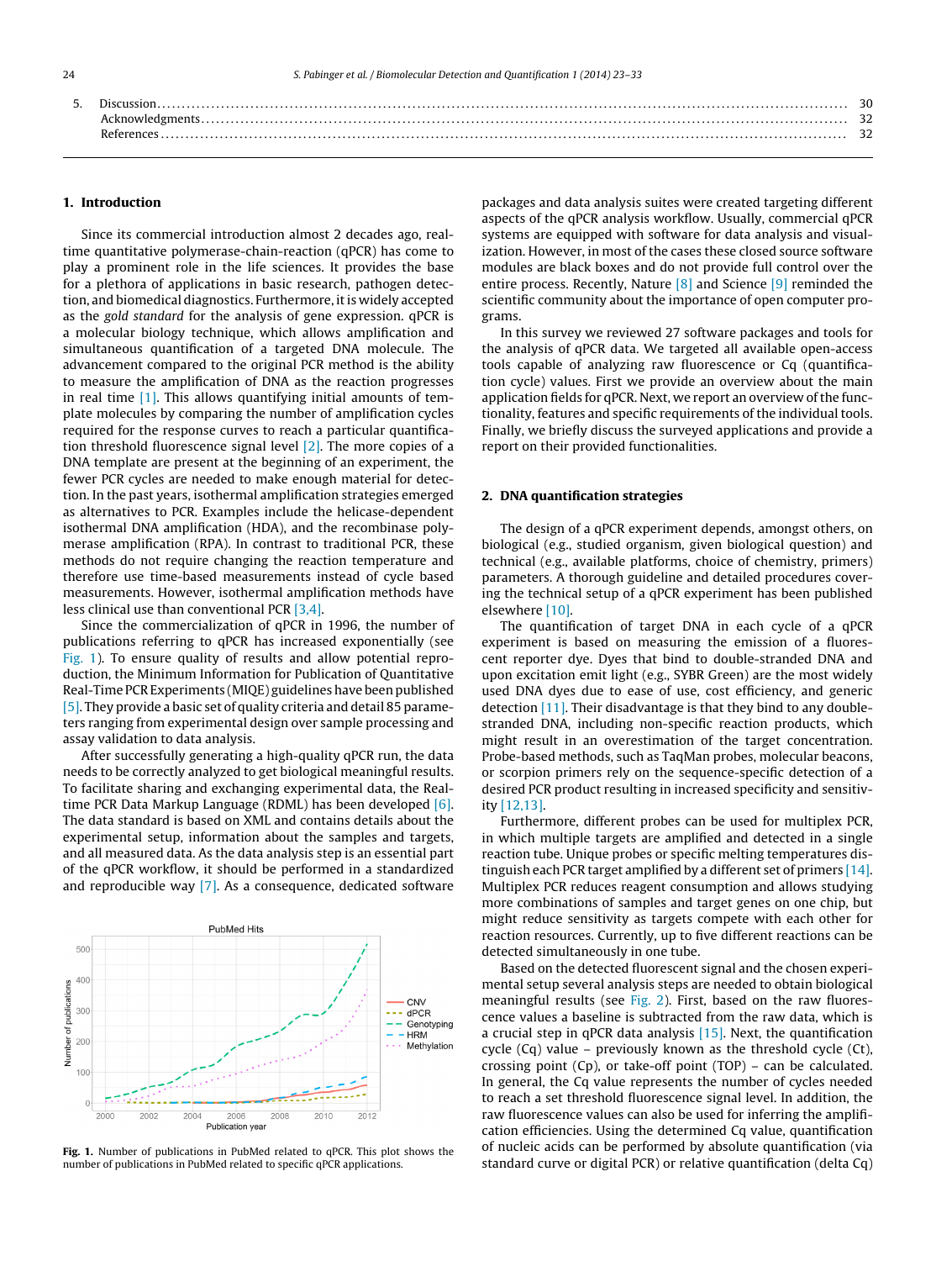<span id="page-2-0"></span>

**Fig. 2.** Flowchart of qPCR data analysis. This flowchart displays the different steps of qPCR data analysis. After a successful qPCR run, the raw fluorescence values can be used to calculate Cq and amplification efficiency values. Next either absolute or relative quantification is performed. Finally, statistical analysis can be performed on the generated quantification results and data can be displayed graphically.

[\[16\].](#page-9-0) Finally, the quantification results can be tested for statistical significant differences and presented in a graphical way.

# 2.1. Absolute quantification (standard curve)

Absolute quantification yields the exact number of target DNA molecules by comparison with DNA standards using a calibration curve. The curve is generated by using serially diluted standards of know concentrations and produces a linear relationship between Cq and the logarithm of the initial amount of total template DNA [\[17\].](#page-9-0) The reliability of the absolute quantification method depends on the amplification efficiencies for the target and the calibration curve, which needs to be considered in the analysis workflow.

# 2.2. Absolute quantification (digital PCR)

Digital PCR (dPCR) is a novel method for precise quantification of nucleic acids [\[18\].](#page-9-0) Prior to PCR, the reaction mixture is divided into a very large number of separate tiny volumes, such that there is either zero or one target molecule present in any individual reaction. Currently available commercial systems can generate up to ten thousands (Bio-Rad, Life Technologies), fifty thousand (Fluidigm), and ten million (RainDance) droplets per experiment [\[19\].](#page-9-0) In effect, each reaction becomes binary and the discrete signals can be counted. After applying a Poisson correction to account for wells with more than one copy, the counts can be used to quantify the absolute number of DNA molecules in the sample [\[20\].](#page-9-0) dPCR can be used for absolute quantification without the need for standard curves  $[21]$ , and has been reported to have a higher accuracy  $[21]$ as well as robustness to amplification efficiency [\[22\]](#page-9-0) compared to qPCR.

Due to the rising interest in dPCR, separate digital MIQE guidelines have been published to assist researchers in designing, conducting, and analyzing their experiments [\[23\].](#page-9-0) Recently, a study systematically compared the performance of qPCR with that of dPCR. The authors could show by using a variety of targets in different sample backgrounds, that dPCR with droplets showed greater precision and more reproducible findings [\[24\]](#page-9-0) than qPCR [\[25\].](#page-9-0)

# 2.3. Relative quantification

Relative quantification is based on internal reference genes to determine fold-differences in expression of the target gene. It avoids the need for a standard curve as the amount of the studied gene is compared to the amount of a reference gene. Various mathematical models are established to calculate the expression of a target gene in relation to an adequate reference gene [\[26\].](#page-9-0) Based on the method, they can perform normalization using single or multiple reference genes, include PCR efficiency, and allow calibration across multiple plates. The final calculated relative expression level relates the target gene in a sample relative to a calibrator sample. The generated relative quantities can be compared across multiple real-time RT-PCR experiments. Appropriate normalization strategies and selection of reference genes have been reviewed elsewhere [\[27,28\].](#page-9-0) For large scale expression profiling studies it has been shown that mean expression value normalization outperforms the normalization strategy based on a few reference genes [\[29,30\].](#page-9-0) As relative quantities are determined by computations based on several observables (e.g., replicates, amplification efficiency), it has been shown that the random error of the final result is influenced by error propagation. Consequently, methods have been developed to include error propagation into relative quantification calculations [\[31\].](#page-9-0)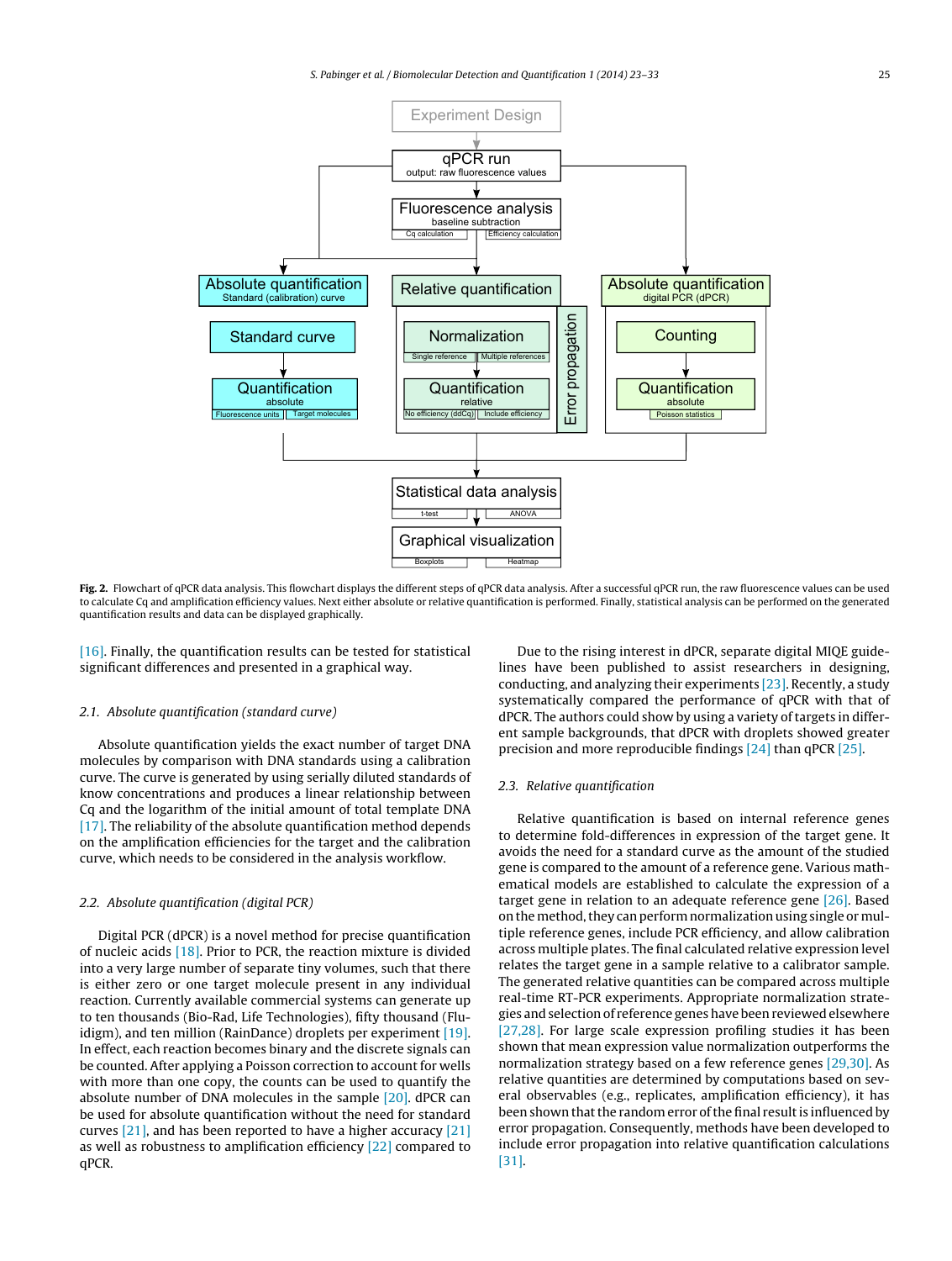#### 2.4. Data handling, statistical analysis, and result presentation

To calculate the Cq value from raw fluorescence data, selected software packages and tools perform preprocessing steps. These may include methods for the reduction of noise (e.g., introduced by technical components) curve smoothing, removal of outliers, normalization, curve fitting, and background subtraction [\[32\].](#page-9-0) In contrast to closed source software, open source software platforms provide full control over such tasks. A further important aspect is the handling of missing values (NA). There are in principle two levels to handle NAs.

The first level is on the raw fluorescence data of the amplification curves, which may occur randomly in developmental qPCR technologies, such as the VideoScan platform [\[33\],](#page-9-0) but also in existing data sets. A common approach of handling missing values is by imputation. Methods include for example cubic spline interpolation or imputation of location parameters such as the mean or median [\[34\].](#page-9-0)

The second level of NA handling is after initial Cq calculation. It might be the case that certain reactions are missing corresponding values. This might be due to different factors, such as technical difficulties, detector problems, or low quantity genes. Currently, several methods have been presented to handle missing values. First, they can be simply excluded from any downstream analysis. As long as enough technical replicates are available and not too many reactions are marked as excluded this is a legitimate approach. Second, they can be assigned the Cq value of the maximum number of cycles (often 40), which might deviate the mean of the analyzed samples due to outlier creation. Third, they can be imputed by using the Cq values of technical or biological replicates. Methods range from very simple median calculations to more sophisticated statistical models (e.g., hierarchical models) [\[35,36\].](#page-9-0) These methods generally yield good results, but may lead to inflated stability values for reference genes [\[37\].](#page-9-0)

After performing relative or absolute quantification, usually different groups (e.g., healthy vs. control, time series) are tested for their statistical significant difference. To allow generation of meaningful results, an experiment ideally should encompass at least three independent biological replicates of each treatment [\[38\].](#page-9-0) As budgetary considerations often hamper the use of multiple replicates, more focus should be given to biological replicates than technical replicates [\[39\].](#page-9-0) Various statistical methods can be used to test for significant differences. The analysis of variance (ANOVA) can be used to compare treatments using the previously calculated quantification results. If only two conditions are compared, a standard *t*-test can be applied  $[40]$ .

Final results are often presented in a graphical way allowing easier interpretation and understanding of the obtained findings. The data may be presented as a heatmap and clustered similar to the presentation of microarray data  $[41]$ . Instead of creating the widely popular bar plots for reporting findings, we recommend the use of box plots as they represent both the summary statistics and the distribution of the primary data  $[42]$ . Bar plots with error bars are difficult to compare and encourages the perception that the mean is related to the height of the bar rather than the position of its top. They are best used for visualizing counts or proportions. Box plots require a sample size of only 5 and provide more information about samples than conventional error bars. Results obtained from very small sample sizes should be displayed using traditional mean-anderror or column scatter plots [\[43\].](#page-9-0)

# **3. Applications of qPCR**

qPCR can be applied for several applications spanning a wide range of use cases. The most commonly used application is gene expression analysis. In addition to quantification experiments, qPCR can be used for the analysis of copy number variations, DNA methylation, and genomic variants.

# 3.1. Quantification of DNA, RNA, and DNA methylation

qPCR was originally designed for DNA quantification and has been extensively developed in clinical microbiology laboratories for routine diagnosis of infectious diseases. It is applied for detecting bacterial, fungal, and viral pathogens, especially when testing to discover the source of an unknown infection [\[44\].](#page-9-0)

In addition to DNA quantification, it has been widely used to quantify the expression of messenger RNA (mRNA) [\[45\].](#page-9-0) First, RNA is reverse transcribed into a cDNA template, which is then used in qPCR reactions to detect and quantify gene expression products. Amongst others, it has been successfully applied for the analysis of transcriptional biomarkers  $[46,47]$ , cancer  $[48]$ , and Mendelian diseases [\[49\].](#page-9-0)

Since their discovery in 1993, microRNAs (miRNAs) have been a valuable research target for scientist worldwide. miRNAs are small, regulatory, noncoding single-stranded RNAs, which are usually 20–25 nucleotides long  $[50]$ . The first qPCR assay to quantify miRNAs was developed almost a decade ago [\[51\],](#page-9-0) and subsequent protocols for using relative and absolute quantification have been developed [\[52\].](#page-9-0) miRNAs have been successfully identified as possible biomarkers for cancer [\[53\],](#page-9-0) autologous transfusion [\[54\],](#page-9-0) diabetes [\[51\]](#page-9-0) and cardiomyopathies [\[55\].](#page-9-0) In addition to miRNAs, a large number of different non-coding RNAs have been described, where many show regulatory functions. Amongst others, long noncoding RNAs (lncRNAs), small inhibiting RNA (siRNA), and small nuclear RNA (snRNA) can be quantified by qPCR methods.

DNA methylation is a heritable epigenetic modification in genomes which is known to be involved in biological processes such as regulation of gene expression, cell differentiation, DNA structure and disease states [\[58\].](#page-9-0) To date, several protocols for determining the methylation state have been developed such as real-time Quantitative Methylation-Specific PCR (QMSP) [\[59\],](#page-9-0) methylationsensitive restriction enzyme digestion PCR (MSRE-PCR) [\[60\],](#page-9-0) MethyLight [\[61\],](#page-10-0) and methylation-sensitive high resolution melting (MS-HRM) [\[62\].](#page-10-0) The analysis of methylation qPCR data depends on the selected protocol and involves absolute or relative quantification as well as high resolution melting (HRM) analysis.

#### 3.2. Copy number variations (CNV)

The gene copy number is the number of copies of a particular gene in the genotype of an individual, e.g., diploid genomes usually possess two copies of each gene. Copy number variations (CNVs) in the genome are genetic variations where segments of DNA are present in a variable number of copies in comparison to the reference (e.g., diploid human) genome. CNVs can arise by a variety of processes, such as deletions, duplications and translocations during meiosis. They may influence both mRNA and protein levels and have recently been associated with several complex and common diseases [\[56\].](#page-9-0) The experimental setup and statistical methods to calculate copy number variations have been made accessible and were widely applied for studying CNVs in various diseases [\[57–59\].](#page-9-0) By using qPCR, the Cq values of the target gene can be compared to unrelated reference sequences. It has been shown that including multiple reference samples results in more accurate results. Furthermore, it allows combining references with a normal copy number and references with a known CNV, which can serve as ref-erence point and as positive control for the detection of CNVs [\[60\].](#page-9-0) The generated  $\Delta$ Cq values are then used for CNV calculation. As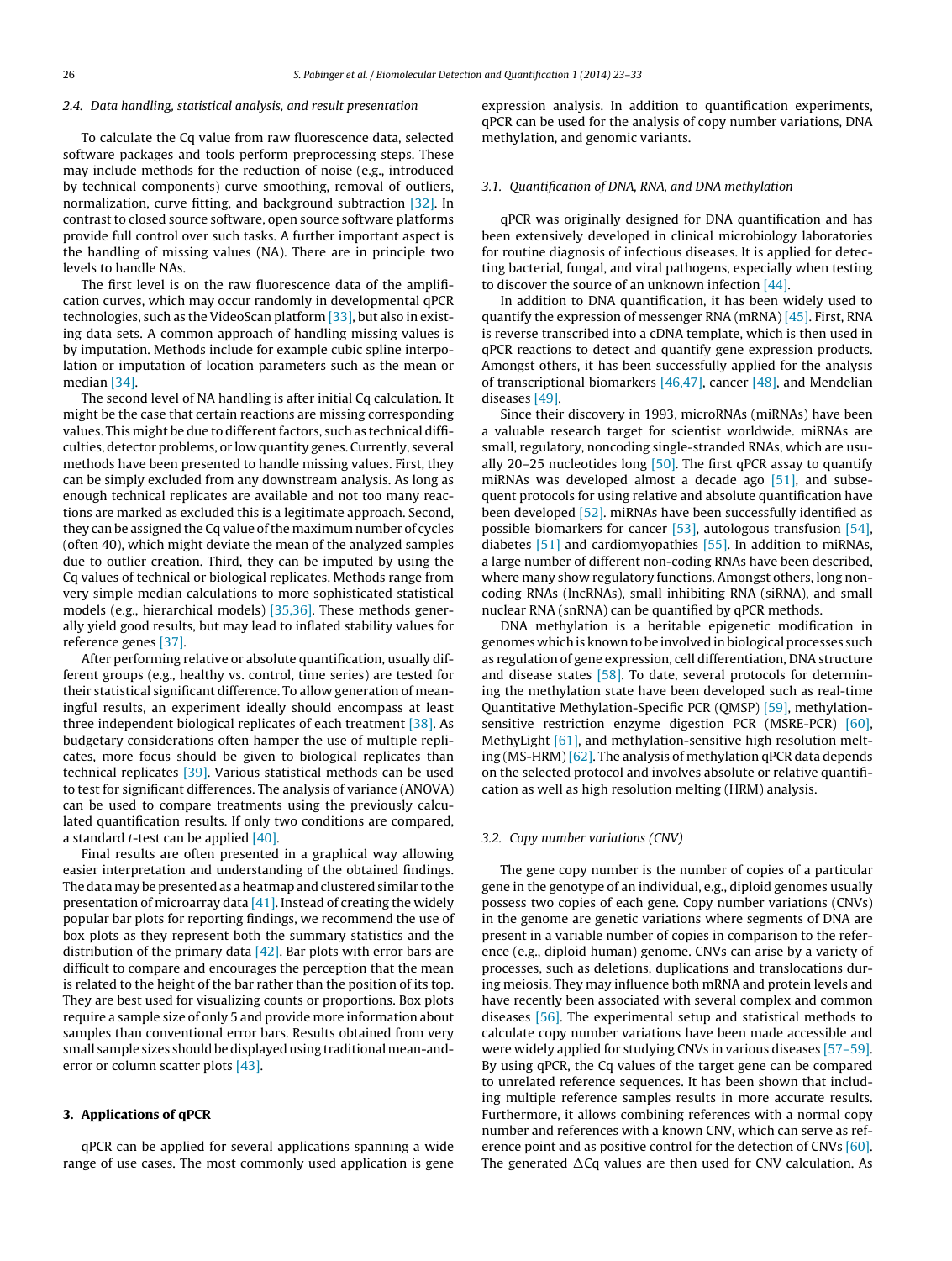

**Fig. 3.** Quantification tools. This figure displays the relationship between analysis type (left side) and platform (right side). It can, for instance, be seen that tools for Cq calculation analysis are only available as R packages or Web-based applications.

a consequence, methods that support quantification analysis are applicable for CNV calculations [\[60\].](#page-9-0)

# 3.3. Genotyping

Several methods have been developed that involve different PCR preparation techniques to discover and genotype small DNA sequence variations such as single nucleotide polymorphisms (SNPs)  $[61]$ . The created assays vary in sample preparation techniques, turnaround time, costs, and multiplexing capabilities [\[62\].](#page-10-0) Depending on the used protocol, different normalization and quantification strategies need to be applied after Cq value calculation.

# **4. Software packages and tools for the analysis of qPCR data**

In this review, we comprehensively surveyed 27 open-access packages, software tools, and web applications performing analysis on either raw fluorescence values (amplification curve data either before or after baseline subtraction) or predetermined Cq values (see [Table](#page-5-0) 1). Tools and packages had to be accessible or available at the time of the survey. We excluded methods for designing PCR primers and determining the most stable reference genes. Furthermore, tools for advanced statistical calculation of quantified qPCR data were not included in this survey. Commercial tools such as GenEX (MultiD, Gothenburg, Sweden), Genevestigator (Nebion, Zürich, Switzerland), qbase<sup>+</sup> (Biogazelle, Zwijnaarde, Belgium), and the various software suites distributed by the vendors of thermocycler machines were not part of this review.

The evaluated tools for qPCR data analysis were divided into five different types (see Fig. 3): quantification analysis (20 tools), Cq calculation (4 tools), normalization analysis (1 tool), CNV analysis (1 tool), and dPCR analysis (1 tool). Several tools assigned to quantification analysis are also capable of calculating Cq values and allow performing CNV analysis. In addition, we grouped the surveyed tools according to their platform: Microsoft Windows (8 tools), web-based (5 tools), R-based (9 tools), and other platforms (5 tools).

We provide an overview about supported steps of the analysis workflow (see [Fig.](#page-2-0) 2), accepted input files, used file formats, availability of a graphical user interface (GUI), date of last update, and number of citations (see [Table](#page-5-0) 1). Based on the identified analysis workflow for qPCR data, six of the surveyed tools support the calculation of Cq values and eight applications allow determining the amplification efficiency values in addition to either absolute or relative quantification. Amongst the reviewed tools, eight tools allow performing of absolute and 15 tools support relative quantification. Only two tools are able to carry out relative as well as absolute quantification. Error propagation for relative quantification is not widely applied and only available in five tools. Many applications (15 tools) support some kind of graphical quantification result presentation; bar plots are the most common format. If downstream statistical analysis is provided (9 tools) it usually includes testing for significant quantification differences between groups.

In the next section, we briefly describe the tools and provide a report on their provided functionalities.

# 4.1. Windows tools

The standalone software **CopyCaller** performs relative quantification analysis of genomic DNA targets from copy number assay experiments. It can be applied to detect and measure copy number variations of specific genomic sequences without a known calibrator sample. It returns the calculated copy number and estimates the confidence of copy number calls.

**DART-PCR**, released over a decade ago, is a Microsoft Excel based tool for analyzing raw fluorescence data (before baseline subtraction). It calculates the Cq values and performs subsequent analysis for relative quantification and assay variability. Amplification efficiency is determined by the application and tested for outliers. Next, a user set efficiency value is used for normalization and calculation of relative quantities, which can be graphically displayed as bar plots. DART-PCR does not support normalization to reference genes.

**LinRegPCR** is a standalone program for analyzing raw fluorescence data (before baseline subtraction) using a graphical user interface. The recently updated application is RDML compliant and additionally accepts Excel as input format. LinRegPCR determines and subtracts baseline fluorescence, sets a Window-of-Linearity and calculates PCR efficiencies per sample. Next Cq value and the starting concentration per sample (reported in an arbitrary unit) are calculated. The program provides methods to visualize raw fluorescence value curves and is able to plot graphs for comparing efficiency values of different samples. The determined Cq and efficiency values can later be used for quantification analysis.

**qBase** is a Microsoft Excel based program for the relative quantification of qPCR data. Its analysis is based on Cq values and it supports the direct import of export files from various systems (ABI, Bio-Rad, Rotor-Gene, Stratagene). Furthermore, qBase supports the RDML format, and applies a normalization strategy that features error propagation and multiple reference genes. The standard curve, used for efficiency calculation, can be graphically displayed and quantification results can be visualized as bar plots. Since February 2008 the application has been superseded by qbase<sup>+</sup>, a commercially available application, and no updates for the Excel based version have been published.

**qCalculator** is a Microsoft Excel based Visual Basic application for the calculation of relative quantification values. The tool takes Cq values as input and uses multiple sheets for data manipulation and result presentation. qCalculator is able to calculate amplification efficiency from standard curves, which is used in subsequent analysis steps. It supports normalization to reference genes, where multiple reference genes are not combined but treated separately.

**qPCR-DAMS** is a database tool for qPCR based on Microsoft Access 2003. It is designed to analyze, manage, and store relative as well as absolute quantitative real-time PCR data. The analysis module of the system allows user to perform absolute and relative quantification including normalization to (multiple) reference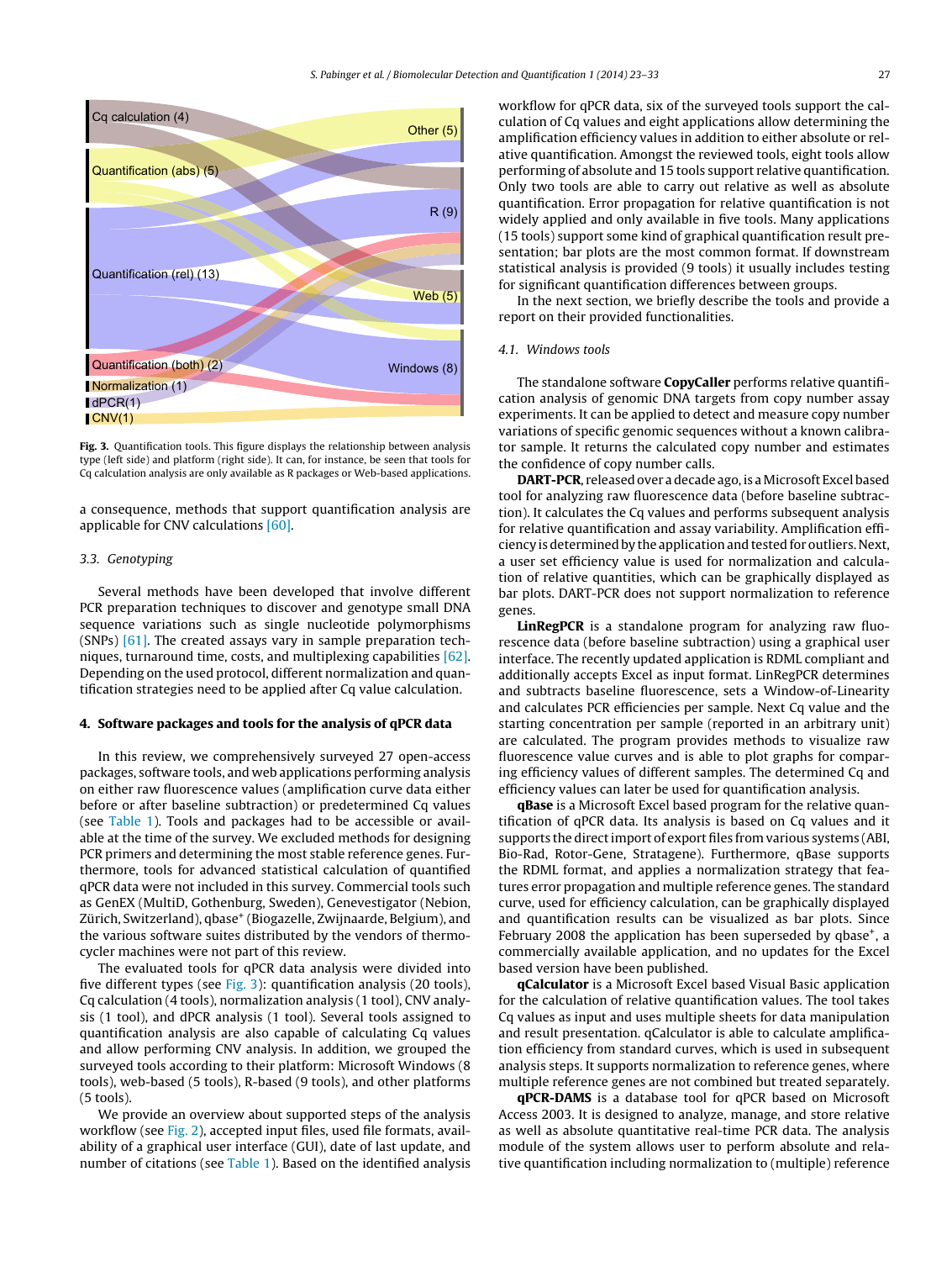#### <span id="page-5-0"></span>**Table 1**

qPCR data analysis software packages and tools. Software packages and tools for the analysis of qPCR data are listed. For each tool its corresponding application area is specified, divided into: Cq calculation, normalizati quantification, CNV, and dPCR. The input type can either be precalculated Cq values (Cq) or raw fluorescence values (Raw). For each tool the supported operating system or the underlying framework is specified. Frameworks a often available on different operating systems allowing the package to run on several platforms. GUI specifies the existence of a graphical user interface for data input and output. ABI, Applied Biosystems format; ABT, Lig export format; CSV, comma separates values, FLO, Lightcycler export format; REX, Rotor Gene export format; R format, encompasses all import and export formats provided by the default R installation and auxiliary R packages (e.g., PDF, SVG, HTML, and XLS).

| Tool                | Web     | Feature                                          | Cq/Raw  | Input                     | Output                    | OS/Framework         | GUI            | Last update | Ref      |
|---------------------|---------|--------------------------------------------------|---------|---------------------------|---------------------------|----------------------|----------------|-------------|----------|
| CAmpER              | $[76]$  | Cq calculation, Normalization,<br>Quantification | Raw     | FLO, ABT, CSV, REX, TXT   | CSV, TXT                  | Web based            | Yes            | 2009-06-01  | $[77]$   |
| chipPCR             | $[34]$  | Cq calculation                                   | Raw     | Native R format           | Native R format           | R based              | Yes            | 2014-06-25  | $[34]$   |
| CopyCaller          | $[78]$  | <b>CNV</b>                                       | Cq      | ABI                       | CSV, TXT, XLS             | Windows              | Yes            | 2009-02-01  | $[79]$   |
| Cy0 Method          | [80]    | Cq calculation                                   | Raw     | XLS, TXT, DOC             | <b>XLS</b>                | Web based            | Yes            | 2010-01-01  | [81, 82] |
| DART-PCR            | $[83]$  | Cq calculation, Normalization,                   | Raw     | <b>XLS</b>                | <b>XLS</b>                | Windows, Excel based | Yes            | 2002-12-16  | $[84]$   |
|                     |         | Quantification                                   |         |                           |                           |                      |                |             |          |
| ddCT                | [85]    | Normalization, Quantification                    | Cq      | TXT, native R format      | TXT. PDF. native R format | R based              | No             | 2013-10-14  | [86]     |
| Deconvolution       | $[87]$  | Quantification                                   | Raw     | <b>TXT</b>                | <b>TXT</b>                | Perl based           | No             | 2010-04-29  | [88]     |
| dpcR                | [89]    | dPCR, Quantification, CNV, Genotyping            | Cq, Raw | TXT, CSV, native R format | TXT, native R format      | R based              | N <sub>0</sub> | 2013-09-08  | [90]     |
| EasyqpcR            | [91]    | Normalization, Quantification                    | Cq      | TXT, CSV                  | <b>TXT</b>                | R based              | Yes            | 2013-11-24  | $[92]$   |
| <b>FPK-PCR</b>      | $[93]$  | Cq Calculation                                   | Raw     | CSV, TXT                  | <b>TXT</b>                | R based              | N <sub>0</sub> | 2012-01-20  | $[94]$   |
| <b>HTqPCR</b>       | $[95]$  | Normalization, Quantification,                   | Cq      | TXT, native R format      | TXT, PDF, native R format | R based              | N <sub>o</sub> | 2013-10-14  | $[96]$   |
|                     |         | <b>Statistics</b>                                |         |                           |                           |                      |                |             |          |
| LinRegPCR           | $[97]$  | Cq calculation, Quantification                   | Raw     | XLS, RDML                 | XLS, RDML                 | Windows              | Yes            | 2014-02-19  | $[98]$   |
| <b>LRE</b> Analysis | [99]    | Quantification                                   | Raw     | <b>XLS</b>                | <b>XLS</b>                | <b>MATLAB</b> based  | Yes            | 2012-02-21  | $[100]$  |
| <b>LRE</b> Analyzer | [101]   | Quantification                                   | Raw     | <b>XLS</b>                | <b>XLS</b>                | Java based           | Yes            | 2014-01-07  | [102]    |
| <b>MAKERGAUL</b>    | [103]   | Cq calculation, Quantification                   | Raw     | CSV                       | <b>HTML</b>               | Web based            | Yes            | 2013-08-27  | $[104]$  |
| NormqPCR            | [105]   | Normalization, Quantification                    | Cq      | <b>TXT</b>                | <b>TXT</b>                | R based              | No             | 2013-03-23  | $[73]$   |
| PCR-Miner           | [106]   | Cq calculation                                   | Raw     | <b>TXT</b>                | <b>TXT</b>                | Web based            | Yes            | 2011-10-21  | $[107]$  |
| pyQPCR              | [108]   | Normalization, Quantification                    | Cq      | TXT, CSV                  | TXT, PDF                  | Python based         | Yes            | 2012-01-03  | [109]    |
| qBase               | [110]   | Normalization, Quantification                    | Cq      | XLS, RDML                 | XLS, RDML                 | Windows, Excel based | Yes            | 2007        | $[26]$   |
| qCalculator         | [111]   | Normalization, Quantification                    | Cq      | <b>XLS</b>                | <b>XLS</b>                | Windows, Excel based | Yes            | 2004-01-26  | [112]    |
| <b>OPCR</b>         | [113]   | Cq calculation, Normalization,                   | Raw     | CSV, RDML                 | CSV, RDML, XLS, SVG, PNG  | Web based            | Yes            | 2013-06-10  | [114]    |
|                     |         | Quantification, Statistics                       |         |                           |                           |                      |                |             |          |
| qpcR                | [115]   | Cq calculation, Normalization,                   | Cq, Raw | CSV, native R format      | TXT, PDF, native R format | R based              | No             | 2014-06-02  | [116]    |
|                     |         | Quantification, Melting curve analysis           |         |                           |                           |                      |                |             |          |
| qPCR-DAMS           | [117]   | Normalization, Quantification                    | Cq      | <b>XLS</b>                | <b>XLS</b>                | Windows              | Yes            | 2006-02-18  | [118]    |
| qpcrNorm            | [119]   | Normalization, Statistics                        | Cq      | <b>CSV</b>                | <b>TXT</b>                | R based              | No             | 2013-10-14  | [120]    |
| <b>REST</b>         | [121]   | Normalization, Quantification,                   | Ca      | <b>TXT</b>                | <b>TXT</b>                | Windows 32 Bit       | Yes            | 2009        | [122]    |
|                     |         | <b>Statistics</b>                                |         |                           |                           |                      |                |             |          |
| SARS                | [123]   | Normalization, Statistics                        | Cq      | XLS, TXT                  | <b>TXT</b>                | Windows              | Yes            | 2011-05-01  | [124]    |
| SASqPCR             | $[125]$ | Normalization, Quantification,                   | Cq      | XLS, CSV                  | <b>TXT</b>                | SAS based            | No             | 2011-06-01  | [126]    |
|                     |         | <b>Statistics</b>                                |         |                           |                           |                      |                |             |          |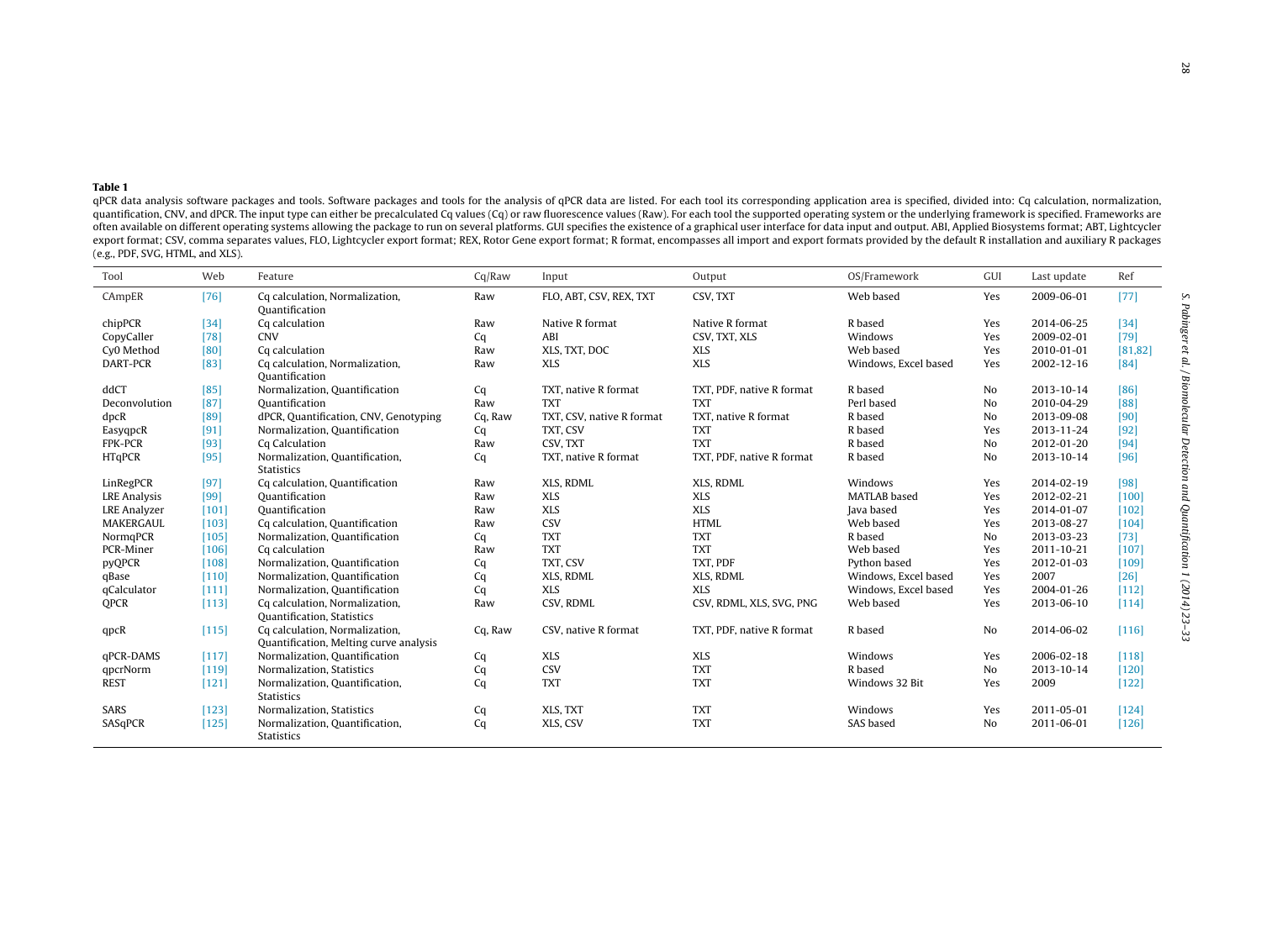genes. qPCR-DAMS takes predetermined Cq values as input and provides three quality control steps and a system to monitor data variation.

The **Relative Expression Software Tool (REST, version 2009)** is a GUI application for the relative quantification of qPCR data. It operates on Cq values (direct support for Rotor-Gene), includes different PCR efficiencies of the genes, and uses multiple reference genes for normalization. The tool provides methods to visualize raw fluorescence value curves and displays quantification results as box plots. Furthermore, expression ratios are calculated based on a pairwise reallocation (resampling) approach and can be tested for statistical significance.

**SARS** is a Python and R-based Windows application for relative quantification of qPCR data providing a graphical user interface. The standalone software suite needs to be installed and takes Cq and efficiency values in Excel or TXT format. In addition to normalization and quantification, SARS is able to run statistical tests on the generated results.

# 4.2. Web based tools

**CAmpER** is a web-based tool for the basic analysis of qPCR data. The system has been last updated in 2008 and consequently its user interface is not meeting current standards. CAmpER allows uploading raw fluorescence data in a generic CSV format and supports file formats from different vendors (ABI, Bio-Rad, Mastercycler, Opticon, Roche, Rotor-Gene, Stratagene). Reaction efficiency and Cq value can be calculated using two different methods: DART and FPLM. After relative quantification, which does not offer to normalize the data to reference genes, data can be exported in CSV format. Furthermore, the tool supports the display of quantification results as bar plots.

The **Cy0 method** is provided as a free web interface (requiring registration) that takes raw fluorescence data (before baseline subtraction) as input. The method uses nonlinear regression to obtain the best fit estimators of reaction parameters. Similar to traditional Cq methods it is a threshold-based method, but the returned Cy0 value depends on the threshold and the amplification kinetics and thus compensates for small variations among samples. Calculated results are not directly returned to the user, but sent to a specified e-mail address.

The web-application **MAKERGAUL** uses raw fluorescence data (before baseline subtraction) to calculate quantification data based on MAK2 [\[63\].](#page-10-0) Using a simple web interface, quantification based on the MAK2 method can be performed without the requirement for standard curves or normalization with reference genes. As the tool is not available online, it needs to be installed and configured on a local server, which is described as challenging.

**PCR-Miner** is a web-based application for calculating Cq and efficiency values. It takes raw fluorescence data (before baseline subtraction) as input and requires converting the values into a specific text input format. The tool can be used without registration and either returns the calculated values directly on the website or sends them to a provided e-mail address.

**QPCR** is a web-based application supporting storage, management, and analysis of qPCR data. It comprises a parser to import data from qPCR instruments (ABI, Bio-Rad, Roche) and supports the RDML format. QPCR incorporates a variety of analysis methods to calculate Cq and amplification efficiency values. The analysis pipeline includes replicate handling, normalization using multiple reference genes, inter-run calibration, error propagation and fold change calculation. Calculated quantification results can be displayed as bar plots. Installation and configuration requires several steps when the application is used on a private server.

#### 4.3. R-based tools

R is a free, open source cross-platform (e.g., UNIX platforms, Windows, and MacOS) software environment for statistical computing, visualization, and report generation. This scripting language is considered to be the lingua franca in the academic sector and in business applications. R is distributed with many statistical routines, but most of the functionality is provided by "R packages". R packages are collections of functions, data, documentation, and occasionally compiled code in a structured format. Most of the packages can be installed from the Comprehensive R Archive Network (CRAN) or Bioconductor  $[64]$ . By default R is command-line driven but tools have been published to provide a graphical user interface (GUI) or Integrated Development Environment (IDE) on top of the underlying framework [\[65,66\].](#page-10-0)

**ddCT** is an R package that collects, analyzes, and visualizes qPCR data using an improved ddCT [\[67\]](#page-10-0) method. It takes predetermined Cq and optional efficiency values to perform relative quantification using (multiple) reference genes. Results are returned in text format and the package offers methods to generate quantification results as bar plots. The methods can be either invoked by a script or through a provided application programming interface (API). The package is well documented and sample R-code is provided.

The R package **dpcR** is the first open source package for the statistical analysis of digital PCR experiments. It is a comprehensive collection of functions for dPCR data analysis and simulation based on Poisson statistics. The package can be used for chamber based real-time digital PCR systems as well as droplet based digital PCR systems and contains methods derived from peer-review publications for quantification and zygosity determination. In addition, novel uncertainty calculations have been introduced for the analysis of dPCR experiments. Absolute quantification is performed by counting the number of positive compartments and relating it to the total number of compartments by means of Poisson statistics. Furthermore, dpcR is able to perform analysis of CNVs and rare mutations. The package includes many published statistical approaches, summary functions, and data sets for dPCR. In addition, it supports the generation of bar plot for quantification results, amplitude plots and density plots. dpcR uses the shiny [\[68\]](#page-10-0) R packages to provide an interactive web or off-line graphical user interface application, which can be used by both R novices and experts.

The recently released R package **EasyqpcR** is based on the qBase algorithms [\[26\]](#page-9-0) and calculates relative quantities using Cq values. It is able to determine amplification efficiencies using dilution series, and calculates normalization factors based on multiple reference genes. In general, the provided functionality is very similar to qBase. A graphical user interface is built upon R GUI Studio and the gWidgets package.

**FPK-PCR** is an R-based tool for the analysis of raw fluorescence data (before baseline subtraction). It calculates reaction efficiencies and Cq values by reconstructing the entire chain of cycle efficiencies. The R-code is released with a short documentation illustrating a general example.

**HTqPCR** is a newly published R package designed for the analysis of Cq values. It accepts tab-delimited text files and performs quality assessment, normalization (quantile normalization, rankinvariant, scale rank-invariant, housekeeping – deltaCq, geometric mean), and testing for statistical significance. Individual samples can be flagged as undetermined or unreliable, which is used throughout the analysis. The package supports principal component analysis (PCA) and clustering of analysis results. It offers multiple methods for data visualization, such as bar/box plots of quantification results, or Cq values as heatmap/scatter plot. HTqPCR is released with an extensive documentation illustrating several use cases.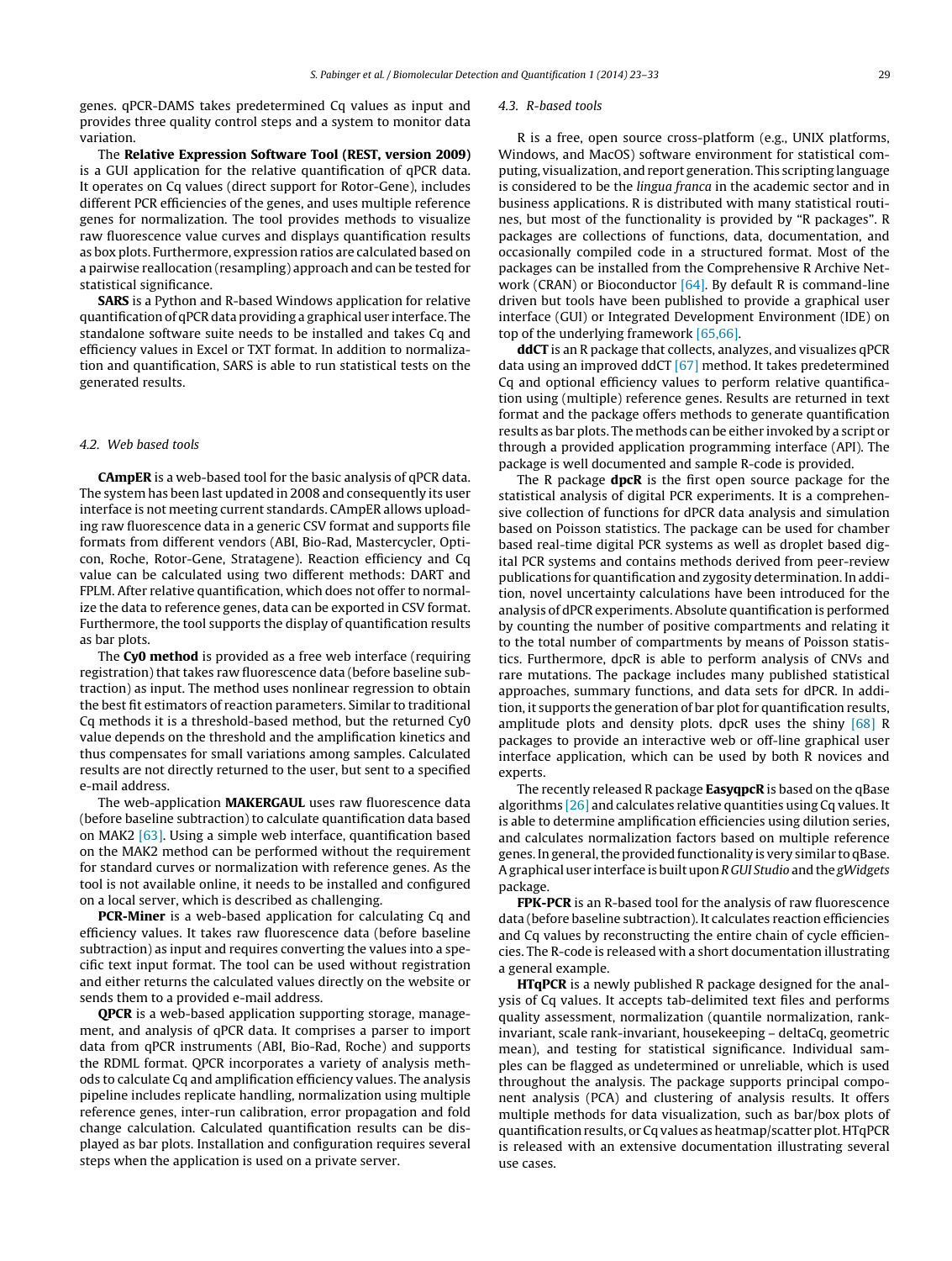The R package **NormqPCR** provides methods for the normalization and quantification of qPCR data. Its documentation contains several examples helping novice R-users to get used with the package. It supports technical replicate handling and offers methods for selecting the best genes for normalization. Furthermore, it uses the R-package ReadqPCR for data import and supports normalization using multiple reference genes. Relative quantification can be performed by assuming perfect amplification or by including predetermined reaction efficiencies.

The R-based package **qpcrNorm** includes three (quantile normalization, rank-invariant, housekeeping – deltaCq) algorithms for qPCR data normalization. It uses Cq values as input but can also deal with any measure of transcript abundance. The included normalization methods are especially applicable to any high-throughput qPCR setup or experiments where the stability of reference genes has not been validated. In addition to textual output, the package provides functionality to generate diagnostic plots (e.g., scatter plot for comparing the effects of normalization methods). Calculated quantification results can be displayed as box plots. Documentation explains the basic functionality but does not include sample code.

The **qpcR** library is an R-based package that assists researchers in the modeling and analysis of quantitative real-time PCR data. It includes many published methods to perform a variety of qPCR data analysis steps including different methods for replicate handling, Cq value calculation, normalization, and relative quantification. qpcR is able to perform melting curve analysis and allows visualization of the raw fluorescence curve (before as well as after baseline subtraction). Furthermore, it features customizable import functionality and plotting quantification results as bar plots, box plots, or Cq heatmaps. The package is well documented but does not provide much sample code for novice R-users. To provide a graphical user interface for the qpcR library, a plug-in for the RKWard [\[66,69\]](#page-10-0) system has been created. RKWard is a GUI and IDE for statistical analysis with R. The RKWard qPCR plugin uses core features (e.g., Cq value calculation) of the qpcR package while other functionality for preprocessing (e.g., removal of missing values, data transformation) and melting curve analysis is derived from the chipPCR [\[34\]](#page-9-0) and the MBmca [\[70\]](#page-10-0) packages. The **chipPCR** package contains functions to perform background subtraction, to simulate qPCRs, and to detect the start of an amplification reaction. Furthermore, itincludes a Cq value quantification method based on the first and second derivative maximum method and supports calculation of the amplification efficiency of dilution experiments.

#### 4.4. Other platforms

**Deconvolution** is a Perl based program for the efficiencyindependent absolute quantification of qPCR data. The method depends on a computer-assisted deconvolution that determines amplification behavior between the unknown template and an amplicon standard. Deconvolution has been released in 2010, uses raw fluorescence values (before baseline subtraction) and outputs quantification results in text format.

**LRE Analyzer** is a Java-based, standalone, platform independent desktop application offering automated analysis and data storage capabilities. It presents a state-of-the art graphical interface and uses Microsoft Excel for import of raw fluorescence data (before baseline subtraction). The application allows users to conduct absolute quantification without construction of target-specific standard curves. Quantification results are presented in fluorescence units or in target molecules if a known quantity is amplified and used as a reference. The application allows users to visualize the raw fluorescence curve.

The MATLAB based tool **LRE Analysis** is based on the published LRE method [\[71\].](#page-10-0) It reads raw fluorescence values (after baseline subtraction) from an Excel file that needs to comply with a specific format. Currently, it supports one ABI system and performs data processing in a semi-automated way. Quantification results are exported in a new Excel file containing calculated values.

**pyQPCR** is a Python based application that provides a modern graphical user interface. It takes Cq values as input and supports data import from a few Eppendorf and ABI systems file formats. The methods implemented in pyQPCR are based on qBase [\[26\],](#page-9-0) and the application is able to perform relative quantification and determination of efficiencies using standard curve calculation. Quantification results can be displayed as bar plots.

**SASqPCR** is a program that requires the commercial SAS software suite, but according to the authors extensive SAS programming knowledge is not required. The tool performs calculations on Cq values and incorporates functions for assessment of PCR efficiencies, validation of reference genes, and normalization using multiple reference genes. Furthermore, SASqPCR provides methods for the statistical comparisons of target gene expression of parallel samples.

# **5. Discussion**

In our review, we provide a comprehensive survey of software packages and tools for the analysis of qPCR data, including Cq calculation, efficiency determination, normalization, and quantification. In addition, we report tools dedicated for the analysis of dPCR experiments. The information we provide represents a valuable resource for researchers working with qPCR data and supports users with the selection of the appropriate analysis tool for a specific application.

Surveyed software packages and tools are manifold and vary in the supported methods and usability. The choice of the correct method to analyze the qPCR data at hand strongly depends on the experimental setup and assay. Therefore, a number of review articles were recently published  $[15,72]$  to facilitate the choice of the most suitable analysis method for a particular application.

**Windows tools** for quantification analysis include standalone applications and tools based on Microsoft Excel. "LRE analyzer" is a recently developed, platform independent tool with an intuitive interface that can be used for absolute quantification without the need for construction of target-specific standard curves. REST is a popular tool available on the Microsoft Windows platform, which has been released in four versions so far. Amongst the reviewed tools, three applications are built on top of Microsoft Excel, where qBase has been cited the most. CopyCaller is the only tool dedicated to the analysis of CNVs.

**Web-based tools** include CAmpER, Cy0 Method, MAKERGAUL, PCR-Miner, and QPCR. QPCR offers the most comprehensive functionality and supports, in addition to storing and sharing of raw and processed data, relative quantification of qPCR data. MAKERGAUL and QPCR can also be installed on a private server where configuration and management may be challenging. PCR-Miner is a widely used tool for calculating Cq and efficiency values. The user interfaces of CAmpER, Cy0 Method, and PCR-Miner do not comply with current standards and thus the tools may be difficult to use.

Several **R-packages** are available based on the statistical computing and graphics environment R, which usually do not offer a graphical user interface and need to be used on command line. They provide an excellent choice for users who wish to keep the pipeline for the analysis transparent and highly customizable. The currently available packages enable the seamless integration of analysis strategies for experimental qPCR platforms and commercial platforms. Furthermore, it has been demonstrated in several occasions that custom-made cross-platform GUIs and report generators can be created with little programming effort. In order to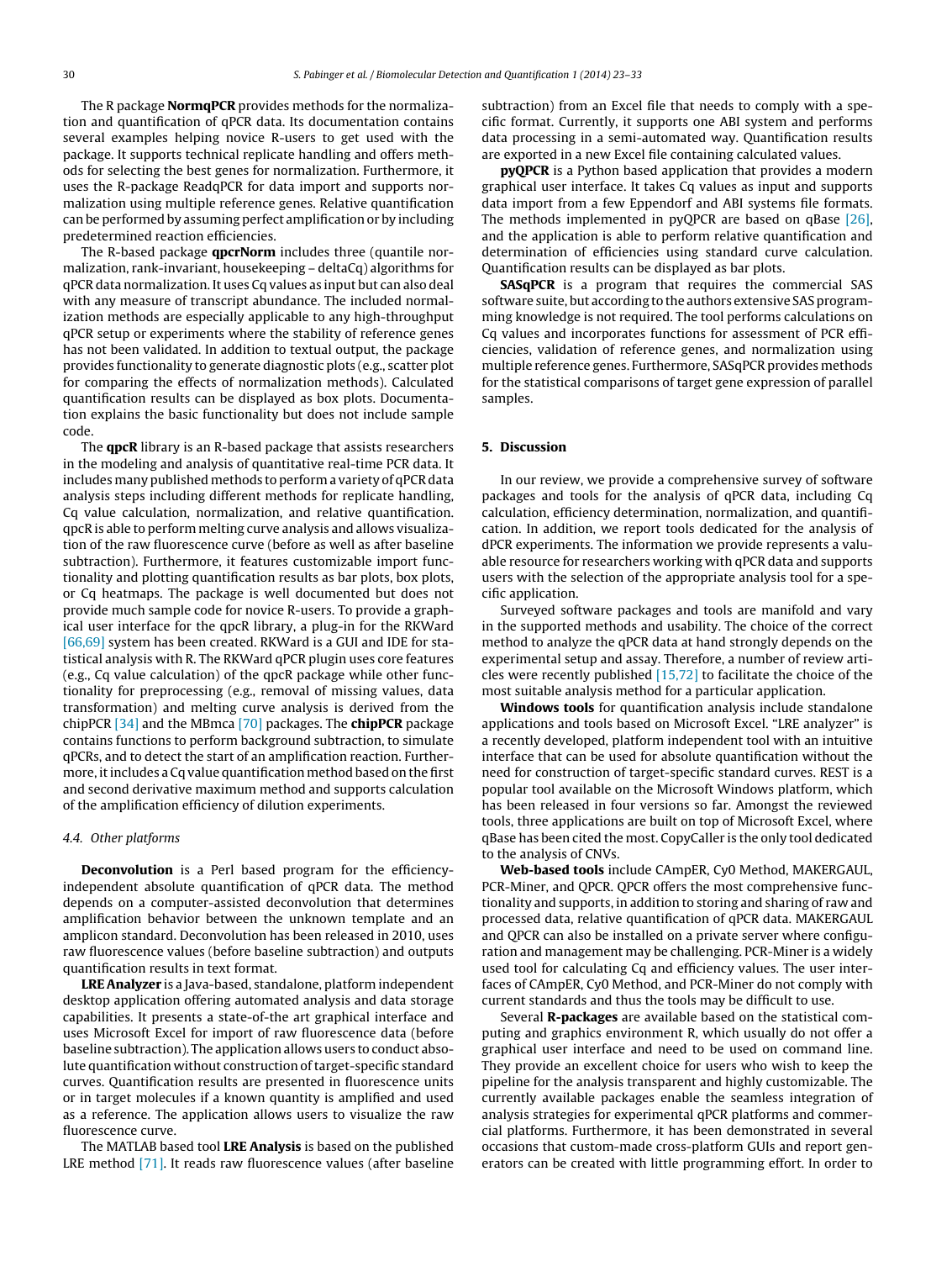# **Table 2**

Quantification software packages and tools for qPCR. Listed are software packages and tools capable of performing quantification analysis. The Cq column was ticked if the tool is able to perform Cq calculation from raw fluorescence data. If the tool is able to calculate amplification efficiencies (based on dilution series or on raw fluorescence data) the appropriate column was ticked. Tools are marked for absolute quantification (Abs quant) if they are able to output absolute quantification values. In order to qualify for relative quantification (Rel quant) fold change values after relative quantification need to be returned. Error propagation denotes that ability of the tool to propagate the error throughout the various analysis steps. The normalization column was ticked if the tool implements one or several normalization techniques (not limited to normalization to reference genes). NA handling describes the possibility to deal with missing values after initial Cq calculation. Graphs were checked if the tools included methods for graphical (quantification) result presentation. Statistics was ticked, if the tool includes methods for statistical analysis or direct calls to underlying statistical frameworks after obtaining quantification or normalization results.

| Tool                   | Cq        | Efficiency               | Abs quant                | Rel quant | Error<br>$\operatorname{propagation}$ | Normalization            | NA handling | Graphs    | <b>Statistics</b>        | Compliant with MIQE<br>recommendations <sup>a</sup> |
|------------------------|-----------|--------------------------|--------------------------|-----------|---------------------------------------|--------------------------|-------------|-----------|--------------------------|-----------------------------------------------------|
| CAmpER                 | $+$       | $+$                      | $\overline{\phantom{0}}$ | $+$       |                                       | $\overline{\phantom{0}}$ |             | $+$       |                          |                                                     |
| chipPCR                |           |                          |                          |           |                                       |                          | $\ddot{}$   |           |                          |                                                     |
| Cy0 Method             |           |                          |                          |           |                                       |                          |             |           |                          |                                                     |
| <b>DART-PCR</b>        |           |                          |                          | $\ddot{}$ |                                       | $\ddot{}$                |             | $\ddot{}$ |                          |                                                     |
| ddCT                   |           |                          |                          | $\ddot{}$ |                                       | $+b,c$                   |             | $\ddot{}$ | $+$                      |                                                     |
| Deconvolution          |           |                          | $\ddot{}$                |           |                                       |                          |             |           |                          |                                                     |
| dpcR                   |           |                          |                          |           |                                       |                          | $\ddot{}$   | $+$       | $+$                      |                                                     |
| EasyqpcR               |           | $\ddot{}$                | -                        | $+$       |                                       | $+b,c$                   | $\ddot{}$   |           |                          |                                                     |
| <b>HTqPCR</b>          |           |                          |                          | $\ddot{}$ | -                                     | $+b$                     | $\ddot{}$   | $\ddot{}$ | $+$                      |                                                     |
| <b>FPK-PCR</b>         |           | $\ddot{}$                |                          |           |                                       |                          |             |           |                          |                                                     |
| LinRegPCR              |           | $\ddot{}$                | $\ddot{}$                |           |                                       | -                        |             | $\ddot{}$ |                          |                                                     |
| <b>LRE Analysis</b>    |           |                          |                          |           |                                       |                          |             |           |                          |                                                     |
| LRE Analyzer (lreqcpr) |           |                          |                          |           |                                       |                          |             | $\ddot{}$ |                          |                                                     |
| MAKERGAUL              |           | $\overline{\phantom{0}}$ | $+d$                     |           |                                       |                          |             |           |                          |                                                     |
| NormqPCR               |           |                          | -                        | $\ddot{}$ |                                       | $+b,c$                   | $\ddot{}$   |           |                          |                                                     |
| PCR-Miner              |           |                          |                          |           |                                       |                          |             |           |                          |                                                     |
| pyQPCR                 |           |                          | -                        | $\ddot{}$ | $+$                                   | $+$ b,c                  | $\ddot{}$   |           | $\overline{\phantom{0}}$ |                                                     |
| qBase                  |           |                          |                          | $\ddot{}$ | $\ddot{}$                             | $+$ b,c                  | $\ddot{}$   | $\ddot{}$ | $+$                      |                                                     |
| qCalculator            |           |                          |                          | $\ddot{}$ |                                       | $+^c$                    | $\ddot{}$   |           |                          |                                                     |
| <b>QPCR</b>            | $\ddot{}$ | $\ddot{}$                |                          | $\ddot{}$ | $+$                                   | $+b,c$                   | $\ddot{}$   | $\ddot{}$ | $+$                      |                                                     |
| qpcR                   |           | $\overline{1}$           | $+$                      | +         | $+$                                   | $+b,c$                   | $\ddot{}$   |           |                          |                                                     |
| qPCR-DAMS              |           |                          | $+$                      | $+$       |                                       | $+b,c$                   | $+$         |           |                          |                                                     |
| qpcrNorm               |           |                          |                          |           |                                       | $+b$                     |             | $\ddot{}$ | $\ddot{}$                |                                                     |
| <b>REST</b>            |           |                          |                          | $\ddot{}$ | $\ddot{}$                             | $+$ b,c                  |             | $\ddot{}$ | $\ddot{}$                |                                                     |
| SARS                   |           |                          |                          | ÷         |                                       | $+$ b,c                  |             |           | $\overline{1}$           |                                                     |
| SASqPCR                |           |                          | -                        | $+$       | -                                     | $+b,c$                   |             | -         | $\ddot{}$                | $\ddot{}$                                           |

<sup>a</sup> MIQE compliant: rel quant → includes PCR efficiency, normalization against multiple reference genes. **b** Supports multiple reference genes.

<sup>c</sup> Includes efficiency in normalization.

<sup>d</sup> Based on MAK2.

facilitate data input, the package ReadqPCR has been developed to parse raw qPCR data from different platforms [\[73\].](#page-10-0) Moreover, most cyclers are able to export raw data in various forms, which can be imported by custom-made parsers via the powerful import and export facilities of R. Since all described R packages inherit the properties ofthe R computing environment, we would like to emphasize that parallelization of analysis steps and distribution as service (e.g., shiny) are easy to implement. Among the surveyed R-packages that support normalization and quantification, the script based qpcR library currently provides the most comprehensive functionality ranging from different methods for Cq and efficiency calculation to quantification and data visualization. HTqPCR provides different normalization techniques that can be used when reference genes are not present or not reliably expressed. dPCR is an R-package for the analysis of dPCR data providing complete functionality to analyze the respective experiment.

In addition to R-based packages, tools for **other platforms** using MATLAB, Perl, Python, and SAS have been published where the Python based tool pyQPCR offers the most extensive functionality. The tool offers a state-of-the art user interface and is based on the highly cited methods from [\[26\].](#page-9-0) A recent survey of publications mentioning qPCR revealed that methods used for analyzing the data were poorly reported [\[74\].](#page-10-0) Consequently, the MIQE guidelines specify that in addition to the analysis results detailed information about the applied methods need to be published. Furthermore, to allow repeatable and reproducible research the computer code used to analyze the data has to be made available to others [\[75\].](#page-10-0) Amongst others, the MIQE guidelines list essential information that has to be submitted with the manuscript: qPCR

analysis program, Cq method, normalization methods, and statistical methods for results significance. Moreover, the exact software version and source code of newly developed methods need to be published as well. The use of specific qPCR analysis software allows providing detailed information on the methods of data analysis and confidence estimation. We therefore encourage using published, peer-reviewed software that proved to be suitable for qPCR data analysis.

In addition, the MIQE guidelines provide specific recommendations, which need be considered when performing qPCR data analysis. Emphasis is placed on the importance of PCR efficiency, especially when reporting mRNA concentrations for target genes relative to those of reference genes. Researchers need to either ensure that the genes were amplified with comparable efficiencies or include the specific amplification efficiencies in the analysis. Furthermore, when data is normalized against reference genes at least two reference genes have to be included in the analysis, unless data is presented that shows that a single reference gene is invariantly expressed under the experimental conditions described. Table 2 includes information about tools that adhere to these MIQE recommendations.

Over the years, different qPCR platforms and many analysis tools have been made available, usually supporting their individual file format. As a consequence, the input file for each analysis tool needs to be created either manually or semi-automatically. Only a very limited number of tools support the direct use of export files from various qPCR systems. The introduction of the RDML file format aimed to encourage the exchange of qPCR data between instrument software, data analysis tools, and researchers. Unfortunately,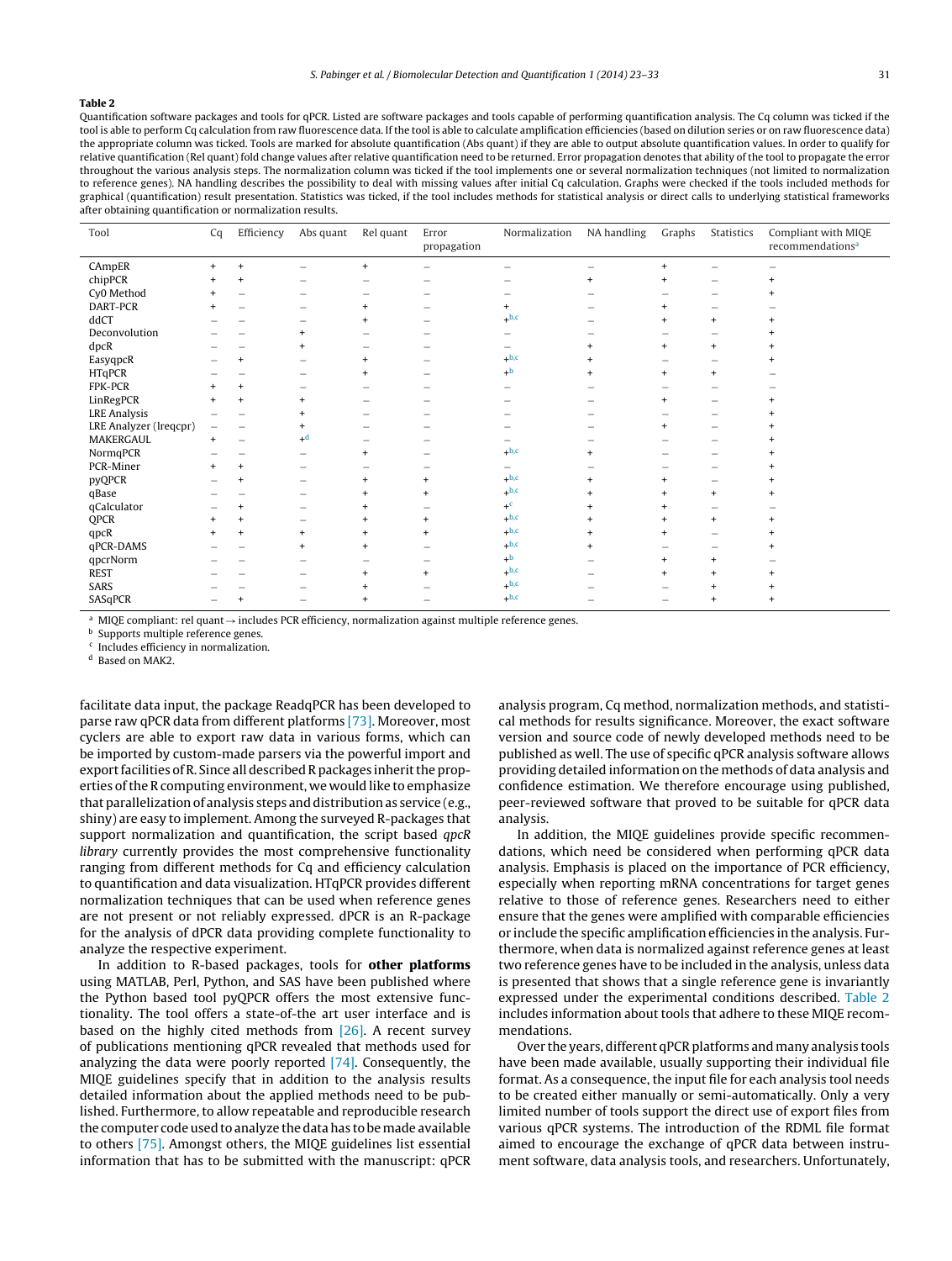<span id="page-9-0"></span>RDML is not widely spread amongst the surveyed tools and software packages – so far only three applications are able to work with RDML data. In order to allow a more streamlined and comparable analysis of qPCR data, more vendors and tools need to support the standardized data exchange format RDML.

# **Acknowledgments**

This work was supported by the European Union, FP7 small medium focused project 277849 EurHEALTHAgeing (<http://eurhealth.org/>). SR was funded by the BMBF InnoProfile-Projekt 03 IPT 611X.

# **References**

- [1] [Higuchi](http://refhub.elsevier.com/S2214-7535(14)00005-9/sbref0005) [R,](http://refhub.elsevier.com/S2214-7535(14)00005-9/sbref0005) [Dollinger](http://refhub.elsevier.com/S2214-7535(14)00005-9/sbref0005) [G,](http://refhub.elsevier.com/S2214-7535(14)00005-9/sbref0005) [Walsh](http://refhub.elsevier.com/S2214-7535(14)00005-9/sbref0005) [PS,](http://refhub.elsevier.com/S2214-7535(14)00005-9/sbref0005) [Griffith](http://refhub.elsevier.com/S2214-7535(14)00005-9/sbref0005) [R.](http://refhub.elsevier.com/S2214-7535(14)00005-9/sbref0005) [Simultaneous](http://refhub.elsevier.com/S2214-7535(14)00005-9/sbref0005) [amplification](http://refhub.elsevier.com/S2214-7535(14)00005-9/sbref0005) [and](http://refhub.elsevier.com/S2214-7535(14)00005-9/sbref0005) [detection](http://refhub.elsevier.com/S2214-7535(14)00005-9/sbref0005) [of](http://refhub.elsevier.com/S2214-7535(14)00005-9/sbref0005) [specific](http://refhub.elsevier.com/S2214-7535(14)00005-9/sbref0005) [DNA](http://refhub.elsevier.com/S2214-7535(14)00005-9/sbref0005) [sequences.](http://refhub.elsevier.com/S2214-7535(14)00005-9/sbref0005) [Biotechnology](http://refhub.elsevier.com/S2214-7535(14)00005-9/sbref0005) [\(NY\)](http://refhub.elsevier.com/S2214-7535(14)00005-9/sbref0005) [1992;10\(4\):413–7.](http://refhub.elsevier.com/S2214-7535(14)00005-9/sbref0005)
- [2] [Kubista](http://refhub.elsevier.com/S2214-7535(14)00005-9/sbref0010) [M,](http://refhub.elsevier.com/S2214-7535(14)00005-9/sbref0010) [Andrade](http://refhub.elsevier.com/S2214-7535(14)00005-9/sbref0010) [JM,](http://refhub.elsevier.com/S2214-7535(14)00005-9/sbref0010) [Bengtsson](http://refhub.elsevier.com/S2214-7535(14)00005-9/sbref0010) [M,](http://refhub.elsevier.com/S2214-7535(14)00005-9/sbref0010) [Forootan](http://refhub.elsevier.com/S2214-7535(14)00005-9/sbref0010) [A,](http://refhub.elsevier.com/S2214-7535(14)00005-9/sbref0010) [Jonák](http://refhub.elsevier.com/S2214-7535(14)00005-9/sbref0010) [J,](http://refhub.elsevier.com/S2214-7535(14)00005-9/sbref0010) [Lind](http://refhub.elsevier.com/S2214-7535(14)00005-9/sbref0010) [K,](http://refhub.elsevier.com/S2214-7535(14)00005-9/sbref0010) [et](http://refhub.elsevier.com/S2214-7535(14)00005-9/sbref0010) [al.](http://refhub.elsevier.com/S2214-7535(14)00005-9/sbref0010) [The](http://refhub.elsevier.com/S2214-7535(14)00005-9/sbref0010) real-time polymerase chain reaction. Mol Aspects Med 2006:27(2-3):95-125.
- [3] [Rödiger](http://refhub.elsevier.com/S2214-7535(14)00005-9/sbref0015) [S,](http://refhub.elsevier.com/S2214-7535(14)00005-9/sbref0015) Liebsch C, Schmidt C, Lehmann W, Resch-Genger [U,](http://refhub.elsevier.com/S2214-7535(14)00005-9/sbref0015) [Schedler](http://refhub.elsevier.com/S2214-7535(14)00005-9/sbref0015) U, [et](http://refhub.elsevier.com/S2214-7535(14)00005-9/sbref0015) [al.](http://refhub.elsevier.com/S2214-7535(14)00005-9/sbref0015) [Nucleic](http://refhub.elsevier.com/S2214-7535(14)00005-9/sbref0015) [acid](http://refhub.elsevier.com/S2214-7535(14)00005-9/sbref0015) [detection](http://refhub.elsevier.com/S2214-7535(14)00005-9/sbref0015) [based](http://refhub.elsevier.com/S2214-7535(14)00005-9/sbref0015) [on](http://refhub.elsevier.com/S2214-7535(14)00005-9/sbref0015) [the](http://refhub.elsevier.com/S2214-7535(14)00005-9/sbref0015) [use](http://refhub.elsevier.com/S2214-7535(14)00005-9/sbref0015) [of](http://refhub.elsevier.com/S2214-7535(14)00005-9/sbref0015) [microbeads:](http://refhub.elsevier.com/S2214-7535(14)00005-9/sbref0015) [a](http://refhub.elsevier.com/S2214-7535(14)00005-9/sbref0015) [review.](http://refhub.elsevier.com/S2214-7535(14)00005-9/sbref0015) [Microchim](http://refhub.elsevier.com/S2214-7535(14)00005-9/sbref0015) [Acta](http://refhub.elsevier.com/S2214-7535(14)00005-9/sbref0015) [2014.](http://refhub.elsevier.com/S2214-7535(14)00005-9/sbref0015)
- [4] Khodakov DA, Ellis AV. Recent developments in nucleic acid identification using solid-phase enzymatic assays. Microchim Acta 2014:1–14. Available from: URL: <http://link.springer.com/article/10.1007/s00604-014-1167-z> [cited 08.04.14].
- [5] [Bustin](http://refhub.elsevier.com/S2214-7535(14)00005-9/sbref0025) [SA,](http://refhub.elsevier.com/S2214-7535(14)00005-9/sbref0025) [Benes](http://refhub.elsevier.com/S2214-7535(14)00005-9/sbref0025) [V,](http://refhub.elsevier.com/S2214-7535(14)00005-9/sbref0025) [Garson](http://refhub.elsevier.com/S2214-7535(14)00005-9/sbref0025) [JA,](http://refhub.elsevier.com/S2214-7535(14)00005-9/sbref0025) [Hellemans](http://refhub.elsevier.com/S2214-7535(14)00005-9/sbref0025) [J,](http://refhub.elsevier.com/S2214-7535(14)00005-9/sbref0025) [Huggett](http://refhub.elsevier.com/S2214-7535(14)00005-9/sbref0025) [J,](http://refhub.elsevier.com/S2214-7535(14)00005-9/sbref0025) [Kubista](http://refhub.elsevier.com/S2214-7535(14)00005-9/sbref0025) [M,](http://refhub.elsevier.com/S2214-7535(14)00005-9/sbref0025) [et](http://refhub.elsevier.com/S2214-7535(14)00005-9/sbref0025) [al.](http://refhub.elsevier.com/S2214-7535(14)00005-9/sbref0025) [The](http://refhub.elsevier.com/S2214-7535(14)00005-9/sbref0025) [MIQE](http://refhub.elsevier.com/S2214-7535(14)00005-9/sbref0025) [guidelines:](http://refhub.elsevier.com/S2214-7535(14)00005-9/sbref0025) [minimum](http://refhub.elsevier.com/S2214-7535(14)00005-9/sbref0025) [information](http://refhub.elsevier.com/S2214-7535(14)00005-9/sbref0025) [for](http://refhub.elsevier.com/S2214-7535(14)00005-9/sbref0025) [publication](http://refhub.elsevier.com/S2214-7535(14)00005-9/sbref0025) [of](http://refhub.elsevier.com/S2214-7535(14)00005-9/sbref0025) [quantitative](http://refhub.elsevier.com/S2214-7535(14)00005-9/sbref0025) [real](http://refhub.elsevier.com/S2214-7535(14)00005-9/sbref0025)[time](http://refhub.elsevier.com/S2214-7535(14)00005-9/sbref0025) [PCR](http://refhub.elsevier.com/S2214-7535(14)00005-9/sbref0025) [experiments.](http://refhub.elsevier.com/S2214-7535(14)00005-9/sbref0025) [Clin](http://refhub.elsevier.com/S2214-7535(14)00005-9/sbref0025) [Chem](http://refhub.elsevier.com/S2214-7535(14)00005-9/sbref0025) [2009;55\(4\):611](http://refhub.elsevier.com/S2214-7535(14)00005-9/sbref0025)–[22.](http://refhub.elsevier.com/S2214-7535(14)00005-9/sbref0025)
- [6] [Lefever](http://refhub.elsevier.com/S2214-7535(14)00005-9/sbref0030) [S,](http://refhub.elsevier.com/S2214-7535(14)00005-9/sbref0030) [Hellemans](http://refhub.elsevier.com/S2214-7535(14)00005-9/sbref0030) [J,](http://refhub.elsevier.com/S2214-7535(14)00005-9/sbref0030) [Pattyn](http://refhub.elsevier.com/S2214-7535(14)00005-9/sbref0030) [F,](http://refhub.elsevier.com/S2214-7535(14)00005-9/sbref0030) [Przybylski](http://refhub.elsevier.com/S2214-7535(14)00005-9/sbref0030) [DR,](http://refhub.elsevier.com/S2214-7535(14)00005-9/sbref0030) [Taylor](http://refhub.elsevier.com/S2214-7535(14)00005-9/sbref0030) [C,](http://refhub.elsevier.com/S2214-7535(14)00005-9/sbref0030) [Geurts](http://refhub.elsevier.com/S2214-7535(14)00005-9/sbref0030) [R,](http://refhub.elsevier.com/S2214-7535(14)00005-9/sbref0030) [et](http://refhub.elsevier.com/S2214-7535(14)00005-9/sbref0030) [al.](http://refhub.elsevier.com/S2214-7535(14)00005-9/sbref0030) [RDML:](http://refhub.elsevier.com/S2214-7535(14)00005-9/sbref0030) [structured](http://refhub.elsevier.com/S2214-7535(14)00005-9/sbref0030) [language](http://refhub.elsevier.com/S2214-7535(14)00005-9/sbref0030) [and](http://refhub.elsevier.com/S2214-7535(14)00005-9/sbref0030) [reporting](http://refhub.elsevier.com/S2214-7535(14)00005-9/sbref0030) [guidelines](http://refhub.elsevier.com/S2214-7535(14)00005-9/sbref0030) [for](http://refhub.elsevier.com/S2214-7535(14)00005-9/sbref0030) [real-time](http://refhub.elsevier.com/S2214-7535(14)00005-9/sbref0030) [quantitative](http://refhub.elsevier.com/S2214-7535(14)00005-9/sbref0030) [PCR](http://refhub.elsevier.com/S2214-7535(14)00005-9/sbref0030) [data.](http://refhub.elsevier.com/S2214-7535(14)00005-9/sbref0030) [Nucleic](http://refhub.elsevier.com/S2214-7535(14)00005-9/sbref0030) [Acids](http://refhub.elsevier.com/S2214-7535(14)00005-9/sbref0030) [Res](http://refhub.elsevier.com/S2214-7535(14)00005-9/sbref0030) [2009;37\(7\):2065](http://refhub.elsevier.com/S2214-7535(14)00005-9/sbref0030)–[9.](http://refhub.elsevier.com/S2214-7535(14)00005-9/sbref0030)
- [7] [Bustin](http://refhub.elsevier.com/S2214-7535(14)00005-9/sbref0035) [S,](http://refhub.elsevier.com/S2214-7535(14)00005-9/sbref0035) [Bergkvist](http://refhub.elsevier.com/S2214-7535(14)00005-9/sbref0035) [A,](http://refhub.elsevier.com/S2214-7535(14)00005-9/sbref0035) [Nolan](http://refhub.elsevier.com/S2214-7535(14)00005-9/sbref0035) [T.](http://refhub.elsevier.com/S2214-7535(14)00005-9/sbref0035) [In](http://refhub.elsevier.com/S2214-7535(14)00005-9/sbref0035) [silico](http://refhub.elsevier.com/S2214-7535(14)00005-9/sbref0035) [tools](http://refhub.elsevier.com/S2214-7535(14)00005-9/sbref0035) [for](http://refhub.elsevier.com/S2214-7535(14)00005-9/sbref0035) [qPCR](http://refhub.elsevier.com/S2214-7535(14)00005-9/sbref0035) [assay](http://refhub.elsevier.com/S2214-7535(14)00005-9/sbref0035) [design](http://refhub.elsevier.com/S2214-7535(14)00005-9/sbref0035) [and](http://refhub.elsevier.com/S2214-7535(14)00005-9/sbref0035) [data](http://refhub.elsevier.com/S2214-7535(14)00005-9/sbref0035) [analysis.](http://refhub.elsevier.com/S2214-7535(14)00005-9/sbref0035) [Methods](http://refhub.elsevier.com/S2214-7535(14)00005-9/sbref0035) [Mol](http://refhub.elsevier.com/S2214-7535(14)00005-9/sbref0035) [Biol](http://refhub.elsevier.com/S2214-7535(14)00005-9/sbref0035) [2011;760:283](http://refhub.elsevier.com/S2214-7535(14)00005-9/sbref0035)–[306.](http://refhub.elsevier.com/S2214-7535(14)00005-9/sbref0035)
- [8] [Ince](http://refhub.elsevier.com/S2214-7535(14)00005-9/sbref0040) [DC,](http://refhub.elsevier.com/S2214-7535(14)00005-9/sbref0040) [Hatton](http://refhub.elsevier.com/S2214-7535(14)00005-9/sbref0040) [L,](http://refhub.elsevier.com/S2214-7535(14)00005-9/sbref0040) [Graham-Cumming](http://refhub.elsevier.com/S2214-7535(14)00005-9/sbref0040) [J.](http://refhub.elsevier.com/S2214-7535(14)00005-9/sbref0040) [The](http://refhub.elsevier.com/S2214-7535(14)00005-9/sbref0040) [case](http://refhub.elsevier.com/S2214-7535(14)00005-9/sbref0040) [for](http://refhub.elsevier.com/S2214-7535(14)00005-9/sbref0040) [open](http://refhub.elsevier.com/S2214-7535(14)00005-9/sbref0040) [computer](http://refhub.elsevier.com/S2214-7535(14)00005-9/sbref0040) [programs.](http://refhub.elsevier.com/S2214-7535(14)00005-9/sbref0040) [Nature](http://refhub.elsevier.com/S2214-7535(14)00005-9/sbref0040) [2012;482\(7386\):485](http://refhub.elsevier.com/S2214-7535(14)00005-9/sbref0040)–[8](http://refhub.elsevier.com/S2214-7535(14)00005-9/sbref0040) [\[cited](http://refhub.elsevier.com/S2214-7535(14)00005-9/sbref0040) [03.04.14\].](http://refhub.elsevier.com/S2214-7535(14)00005-9/sbref0040)
- [9] Morin A, Urban J, Adams PD, Foster I, Sali A, Baker D, et al. Shining light into black boxes. Science 2012;336(6078):159–60. Available from: URL: <http://www.sciencemag.org/content/336/6078/159> [cited 08.04.14].
- [10] [Nolan](http://refhub.elsevier.com/S2214-7535(14)00005-9/sbref0050) [T,](http://refhub.elsevier.com/S2214-7535(14)00005-9/sbref0050) [Hands](http://refhub.elsevier.com/S2214-7535(14)00005-9/sbref0050) [RE,](http://refhub.elsevier.com/S2214-7535(14)00005-9/sbref0050) [Bustin](http://refhub.elsevier.com/S2214-7535(14)00005-9/sbref0050) [SA.](http://refhub.elsevier.com/S2214-7535(14)00005-9/sbref0050) [Quantification](http://refhub.elsevier.com/S2214-7535(14)00005-9/sbref0050) [of](http://refhub.elsevier.com/S2214-7535(14)00005-9/sbref0050) [mRNA](http://refhub.elsevier.com/S2214-7535(14)00005-9/sbref0050) [using](http://refhub.elsevier.com/S2214-7535(14)00005-9/sbref0050) [real-time](http://refhub.elsevier.com/S2214-7535(14)00005-9/sbref0050) [RT-PCR.](http://refhub.elsevier.com/S2214-7535(14)00005-9/sbref0050) [Nat](http://refhub.elsevier.com/S2214-7535(14)00005-9/sbref0050) [Protoc](http://refhub.elsevier.com/S2214-7535(14)00005-9/sbref0050) [2006;1\(3\):1559](http://refhub.elsevier.com/S2214-7535(14)00005-9/sbref0050)–[82.](http://refhub.elsevier.com/S2214-7535(14)00005-9/sbref0050)
- [11] [Wittwer](http://refhub.elsevier.com/S2214-7535(14)00005-9/sbref0055) [CT,](http://refhub.elsevier.com/S2214-7535(14)00005-9/sbref0055) [Herrmann](http://refhub.elsevier.com/S2214-7535(14)00005-9/sbref0055) [MG,](http://refhub.elsevier.com/S2214-7535(14)00005-9/sbref0055) [Moss](http://refhub.elsevier.com/S2214-7535(14)00005-9/sbref0055) [AA,](http://refhub.elsevier.com/S2214-7535(14)00005-9/sbref0055) [Rasmussen](http://refhub.elsevier.com/S2214-7535(14)00005-9/sbref0055) [RP.](http://refhub.elsevier.com/S2214-7535(14)00005-9/sbref0055) [Continuous](http://refhub.elsevier.com/S2214-7535(14)00005-9/sbref0055) [flu](http://refhub.elsevier.com/S2214-7535(14)00005-9/sbref0055)[orescence](http://refhub.elsevier.com/S2214-7535(14)00005-9/sbref0055) [monitoring](http://refhub.elsevier.com/S2214-7535(14)00005-9/sbref0055) [of](http://refhub.elsevier.com/S2214-7535(14)00005-9/sbref0055) [rapid](http://refhub.elsevier.com/S2214-7535(14)00005-9/sbref0055) [cycle](http://refhub.elsevier.com/S2214-7535(14)00005-9/sbref0055) [DNA](http://refhub.elsevier.com/S2214-7535(14)00005-9/sbref0055) [amplification.](http://refhub.elsevier.com/S2214-7535(14)00005-9/sbref0055) [Biotechniques](http://refhub.elsevier.com/S2214-7535(14)00005-9/sbref0055) [1997;22\(1\):130–1,](http://refhub.elsevier.com/S2214-7535(14)00005-9/sbref0055) [134–8.](http://refhub.elsevier.com/S2214-7535(14)00005-9/sbref0055)
- [12] [Gudnason](http://refhub.elsevier.com/S2214-7535(14)00005-9/sbref0060) [H,](http://refhub.elsevier.com/S2214-7535(14)00005-9/sbref0060) [Dufva](http://refhub.elsevier.com/S2214-7535(14)00005-9/sbref0060) [M,](http://refhub.elsevier.com/S2214-7535(14)00005-9/sbref0060) [Bang](http://refhub.elsevier.com/S2214-7535(14)00005-9/sbref0060) DD, Wolff A. [Comparison](http://refhub.elsevier.com/S2214-7535(14)00005-9/sbref0060) [of](http://refhub.elsevier.com/S2214-7535(14)00005-9/sbref0060) [multiple](http://refhub.elsevier.com/S2214-7535(14)00005-9/sbref0060) DNA dyes [for](http://refhub.elsevier.com/S2214-7535(14)00005-9/sbref0060) [real-time](http://refhub.elsevier.com/S2214-7535(14)00005-9/sbref0060) [PCR:](http://refhub.elsevier.com/S2214-7535(14)00005-9/sbref0060) [effects](http://refhub.elsevier.com/S2214-7535(14)00005-9/sbref0060) of dye concentration and sequence composition on [DNA](http://refhub.elsevier.com/S2214-7535(14)00005-9/sbref0060) [amplification](http://refhub.elsevier.com/S2214-7535(14)00005-9/sbref0060) [and](http://refhub.elsevier.com/S2214-7535(14)00005-9/sbref0060) [melting](http://refhub.elsevier.com/S2214-7535(14)00005-9/sbref0060) [temperature.](http://refhub.elsevier.com/S2214-7535(14)00005-9/sbref0060) [Nucleic](http://refhub.elsevier.com/S2214-7535(14)00005-9/sbref0060) [Acids](http://refhub.elsevier.com/S2214-7535(14)00005-9/sbref0060) [Res](http://refhub.elsevier.com/S2214-7535(14)00005-9/sbref0060) [2007;35\(19\):e127.](http://refhub.elsevier.com/S2214-7535(14)00005-9/sbref0060)
- [13] Ruijter JM, Lorenz P, Tuomi JM, Hecker M, van den Hoff MJB. Fluorescentincrease kinetics of different fluorescent reporters used for qPCR depend on monitoring chemistry, targeted sequence, type of DNA input and PCR efficiency. Microchim Acta 2014:1–8. Available from: URL: [http://link.](http://link.springer.com/article/10.1007/s00604-013-1155-8) [springer.com/article/10.1007/s00604-013-1155-8](http://link.springer.com/article/10.1007/s00604-013-1155-8) [cited 08.04.14].
- [14] [Wittwer](http://refhub.elsevier.com/S2214-7535(14)00005-9/sbref0070) [CT,](http://refhub.elsevier.com/S2214-7535(14)00005-9/sbref0070) [Herrmann](http://refhub.elsevier.com/S2214-7535(14)00005-9/sbref0070) [MG,](http://refhub.elsevier.com/S2214-7535(14)00005-9/sbref0070) [Gundry](http://refhub.elsevier.com/S2214-7535(14)00005-9/sbref0070) [CN,](http://refhub.elsevier.com/S2214-7535(14)00005-9/sbref0070) Elenitoba-Johnson KS. [Real-time](http://refhub.elsevier.com/S2214-7535(14)00005-9/sbref0070) [mul](http://refhub.elsevier.com/S2214-7535(14)00005-9/sbref0070)[tiplex](http://refhub.elsevier.com/S2214-7535(14)00005-9/sbref0070) [PCR](http://refhub.elsevier.com/S2214-7535(14)00005-9/sbref0070) [assays.](http://refhub.elsevier.com/S2214-7535(14)00005-9/sbref0070) [Methods](http://refhub.elsevier.com/S2214-7535(14)00005-9/sbref0070) [2001;25\(4\):430–42.](http://refhub.elsevier.com/S2214-7535(14)00005-9/sbref0070)
- [15] [Ruijter](http://refhub.elsevier.com/S2214-7535(14)00005-9/sbref0075) [JM,](http://refhub.elsevier.com/S2214-7535(14)00005-9/sbref0075) [Pfaffl](http://refhub.elsevier.com/S2214-7535(14)00005-9/sbref0075) [MW,](http://refhub.elsevier.com/S2214-7535(14)00005-9/sbref0075) [Zhao](http://refhub.elsevier.com/S2214-7535(14)00005-9/sbref0075) [S,](http://refhub.elsevier.com/S2214-7535(14)00005-9/sbref0075) [Spiess](http://refhub.elsevier.com/S2214-7535(14)00005-9/sbref0075) [AN,](http://refhub.elsevier.com/S2214-7535(14)00005-9/sbref0075) [Boggy](http://refhub.elsevier.com/S2214-7535(14)00005-9/sbref0075) [G,](http://refhub.elsevier.com/S2214-7535(14)00005-9/sbref0075) [Blom](http://refhub.elsevier.com/S2214-7535(14)00005-9/sbref0075) [J,](http://refhub.elsevier.com/S2214-7535(14)00005-9/sbref0075) [et](http://refhub.elsevier.com/S2214-7535(14)00005-9/sbref0075) [al.](http://refhub.elsevier.com/S2214-7535(14)00005-9/sbref0075) [Evaluation](http://refhub.elsevier.com/S2214-7535(14)00005-9/sbref0075) [of](http://refhub.elsevier.com/S2214-7535(14)00005-9/sbref0075) [qPCR](http://refhub.elsevier.com/S2214-7535(14)00005-9/sbref0075) [curve](http://refhub.elsevier.com/S2214-7535(14)00005-9/sbref0075) [analysis](http://refhub.elsevier.com/S2214-7535(14)00005-9/sbref0075) [methods](http://refhub.elsevier.com/S2214-7535(14)00005-9/sbref0075) [for](http://refhub.elsevier.com/S2214-7535(14)00005-9/sbref0075) [reliable](http://refhub.elsevier.com/S2214-7535(14)00005-9/sbref0075) [biomarker](http://refhub.elsevier.com/S2214-7535(14)00005-9/sbref0075) [discovery:](http://refhub.elsevier.com/S2214-7535(14)00005-9/sbref0075) [bias,](http://refhub.elsevier.com/S2214-7535(14)00005-9/sbref0075) [resolu](http://refhub.elsevier.com/S2214-7535(14)00005-9/sbref0075)[tion,](http://refhub.elsevier.com/S2214-7535(14)00005-9/sbref0075) [precision,](http://refhub.elsevier.com/S2214-7535(14)00005-9/sbref0075) [and](http://refhub.elsevier.com/S2214-7535(14)00005-9/sbref0075) [implications.](http://refhub.elsevier.com/S2214-7535(14)00005-9/sbref0075) [Methods](http://refhub.elsevier.com/S2214-7535(14)00005-9/sbref0075) [2013;59\(1\):32–46.](http://refhub.elsevier.com/S2214-7535(14)00005-9/sbref0075)
- [16] [Wong](http://refhub.elsevier.com/S2214-7535(14)00005-9/sbref0080) [ML,](http://refhub.elsevier.com/S2214-7535(14)00005-9/sbref0080) [Medrano](http://refhub.elsevier.com/S2214-7535(14)00005-9/sbref0080) [JF.](http://refhub.elsevier.com/S2214-7535(14)00005-9/sbref0080) [Real-time](http://refhub.elsevier.com/S2214-7535(14)00005-9/sbref0080) [PCR](http://refhub.elsevier.com/S2214-7535(14)00005-9/sbref0080) [for](http://refhub.elsevier.com/S2214-7535(14)00005-9/sbref0080) [mRNA](http://refhub.elsevier.com/S2214-7535(14)00005-9/sbref0080) [quantitation.](http://refhub.elsevier.com/S2214-7535(14)00005-9/sbref0080) [Biotechniques](http://refhub.elsevier.com/S2214-7535(14)00005-9/sbref0080) [2005;39\(1\):75](http://refhub.elsevier.com/S2214-7535(14)00005-9/sbref0080)–[85.](http://refhub.elsevier.com/S2214-7535(14)00005-9/sbref0080)
- [17] [Heid](http://refhub.elsevier.com/S2214-7535(14)00005-9/sbref0085) [CA,](http://refhub.elsevier.com/S2214-7535(14)00005-9/sbref0085) [Stevens](http://refhub.elsevier.com/S2214-7535(14)00005-9/sbref0085) [J,](http://refhub.elsevier.com/S2214-7535(14)00005-9/sbref0085) [Livak](http://refhub.elsevier.com/S2214-7535(14)00005-9/sbref0085) [KJ,](http://refhub.elsevier.com/S2214-7535(14)00005-9/sbref0085) [Williams](http://refhub.elsevier.com/S2214-7535(14)00005-9/sbref0085) PM, Real time [quantitative](http://refhub.elsevier.com/S2214-7535(14)00005-9/sbref0085) PCR, [Genome](http://refhub.elsevier.com/S2214-7535(14)00005-9/sbref0085) [Res](http://refhub.elsevier.com/S2214-7535(14)00005-9/sbref0085) [1996;6\(10\):986–94.](http://refhub.elsevier.com/S2214-7535(14)00005-9/sbref0085)
- [18] [Vogelstein](http://refhub.elsevier.com/S2214-7535(14)00005-9/sbref0090) [B,](http://refhub.elsevier.com/S2214-7535(14)00005-9/sbref0090) [Kinzler](http://refhub.elsevier.com/S2214-7535(14)00005-9/sbref0090) [KW.](http://refhub.elsevier.com/S2214-7535(14)00005-9/sbref0090) [Digital](http://refhub.elsevier.com/S2214-7535(14)00005-9/sbref0090) [PCR.](http://refhub.elsevier.com/S2214-7535(14)00005-9/sbref0090) [Proc](http://refhub.elsevier.com/S2214-7535(14)00005-9/sbref0090) [Natl](http://refhub.elsevier.com/S2214-7535(14)00005-9/sbref0090) [Acad](http://refhub.elsevier.com/S2214-7535(14)00005-9/sbref0090) [Sci](http://refhub.elsevier.com/S2214-7535(14)00005-9/sbref0090) [U](http://refhub.elsevier.com/S2214-7535(14)00005-9/sbref0090) [S](http://refhub.elsevier.com/S2214-7535(14)00005-9/sbref0090) [A](http://refhub.elsevier.com/S2214-7535(14)00005-9/sbref0090) [1999;96\(16\):9236–41.](http://refhub.elsevier.com/S2214-7535(14)00005-9/sbref0090)
- [19] [Baker](http://refhub.elsevier.com/S2214-7535(14)00005-9/sbref0095) [M.](http://refhub.elsevier.com/S2214-7535(14)00005-9/sbref0095) [Digital](http://refhub.elsevier.com/S2214-7535(14)00005-9/sbref0095) [PCR](http://refhub.elsevier.com/S2214-7535(14)00005-9/sbref0095) [hits](http://refhub.elsevier.com/S2214-7535(14)00005-9/sbref0095) [its](http://refhub.elsevier.com/S2214-7535(14)00005-9/sbref0095) [stride.](http://refhub.elsevier.com/S2214-7535(14)00005-9/sbref0095) [Nat](http://refhub.elsevier.com/S2214-7535(14)00005-9/sbref0095) [Methods](http://refhub.elsevier.com/S2214-7535(14)00005-9/sbref0095) [2012;9\(6\):541–4.](http://refhub.elsevier.com/S2214-7535(14)00005-9/sbref0095)
- [20] [Kalinina](http://refhub.elsevier.com/S2214-7535(14)00005-9/sbref0100) [O,](http://refhub.elsevier.com/S2214-7535(14)00005-9/sbref0100) [Lebedeva](http://refhub.elsevier.com/S2214-7535(14)00005-9/sbref0100) [I,](http://refhub.elsevier.com/S2214-7535(14)00005-9/sbref0100) [Brown](http://refhub.elsevier.com/S2214-7535(14)00005-9/sbref0100) [J,](http://refhub.elsevier.com/S2214-7535(14)00005-9/sbref0100) [Silver](http://refhub.elsevier.com/S2214-7535(14)00005-9/sbref0100) [J.](http://refhub.elsevier.com/S2214-7535(14)00005-9/sbref0100) [Nanoliter](http://refhub.elsevier.com/S2214-7535(14)00005-9/sbref0100) [scale](http://refhub.elsevier.com/S2214-7535(14)00005-9/sbref0100) [PCR](http://refhub.elsevier.com/S2214-7535(14)00005-9/sbref0100) [with](http://refhub.elsevier.com/S2214-7535(14)00005-9/sbref0100) [TaqMan](http://refhub.elsevier.com/S2214-7535(14)00005-9/sbref0100) [detection.](http://refhub.elsevier.com/S2214-7535(14)00005-9/sbref0100) [Nucleic](http://refhub.elsevier.com/S2214-7535(14)00005-9/sbref0100) [Acids](http://refhub.elsevier.com/S2214-7535(14)00005-9/sbref0100) [Res](http://refhub.elsevier.com/S2214-7535(14)00005-9/sbref0100) [1997;25\(10\):1999](http://refhub.elsevier.com/S2214-7535(14)00005-9/sbref0100)–[2004.](http://refhub.elsevier.com/S2214-7535(14)00005-9/sbref0100)
- [21] [White](http://refhub.elsevier.com/S2214-7535(14)00005-9/sbref0105) [RA,](http://refhub.elsevier.com/S2214-7535(14)00005-9/sbref0105) [Blainey](http://refhub.elsevier.com/S2214-7535(14)00005-9/sbref0105) [PC,](http://refhub.elsevier.com/S2214-7535(14)00005-9/sbref0105) [Fan](http://refhub.elsevier.com/S2214-7535(14)00005-9/sbref0105) [HC,](http://refhub.elsevier.com/S2214-7535(14)00005-9/sbref0105) [Quake](http://refhub.elsevier.com/S2214-7535(14)00005-9/sbref0105) [SR,](http://refhub.elsevier.com/S2214-7535(14)00005-9/sbref0105) [Digital](http://refhub.elsevier.com/S2214-7535(14)00005-9/sbref0105) [PCR.](http://refhub.elsevier.com/S2214-7535(14)00005-9/sbref0105) [provides](http://refhub.elsevier.com/S2214-7535(14)00005-9/sbref0105) [sensitive](http://refhub.elsevier.com/S2214-7535(14)00005-9/sbref0105) [and](http://refhub.elsevier.com/S2214-7535(14)00005-9/sbref0105) [absolute](http://refhub.elsevier.com/S2214-7535(14)00005-9/sbref0105) [calibration](http://refhub.elsevier.com/S2214-7535(14)00005-9/sbref0105) [for](http://refhub.elsevier.com/S2214-7535(14)00005-9/sbref0105) [high](http://refhub.elsevier.com/S2214-7535(14)00005-9/sbref0105) [throughput](http://refhub.elsevier.com/S2214-7535(14)00005-9/sbref0105) [sequencing.](http://refhub.elsevier.com/S2214-7535(14)00005-9/sbref0105) [BMC](http://refhub.elsevier.com/S2214-7535(14)00005-9/sbref0105) [Genomics](http://refhub.elsevier.com/S2214-7535(14)00005-9/sbref0105) [2009;10:116.](http://refhub.elsevier.com/S2214-7535(14)00005-9/sbref0105)
- [22] [Bustin](http://refhub.elsevier.com/S2214-7535(14)00005-9/sbref0110) [SA,](http://refhub.elsevier.com/S2214-7535(14)00005-9/sbref0110) [Nolan](http://refhub.elsevier.com/S2214-7535(14)00005-9/sbref0110) [T.](http://refhub.elsevier.com/S2214-7535(14)00005-9/sbref0110) [Pitfalls](http://refhub.elsevier.com/S2214-7535(14)00005-9/sbref0110) [of](http://refhub.elsevier.com/S2214-7535(14)00005-9/sbref0110) [quantitative](http://refhub.elsevier.com/S2214-7535(14)00005-9/sbref0110) [real-time](http://refhub.elsevier.com/S2214-7535(14)00005-9/sbref0110) [reverse-transcription](http://refhub.elsevier.com/S2214-7535(14)00005-9/sbref0110) [polymerase](http://refhub.elsevier.com/S2214-7535(14)00005-9/sbref0110) [chain](http://refhub.elsevier.com/S2214-7535(14)00005-9/sbref0110) [reaction.](http://refhub.elsevier.com/S2214-7535(14)00005-9/sbref0110) [J](http://refhub.elsevier.com/S2214-7535(14)00005-9/sbref0110) [Biomol](http://refhub.elsevier.com/S2214-7535(14)00005-9/sbref0110) [Tech](http://refhub.elsevier.com/S2214-7535(14)00005-9/sbref0110) [2004;15\(3\):155](http://refhub.elsevier.com/S2214-7535(14)00005-9/sbref0110)–[66.](http://refhub.elsevier.com/S2214-7535(14)00005-9/sbref0110)
- [23] [Huggett](http://refhub.elsevier.com/S2214-7535(14)00005-9/sbref0115) [JF,](http://refhub.elsevier.com/S2214-7535(14)00005-9/sbref0115) [Foy](http://refhub.elsevier.com/S2214-7535(14)00005-9/sbref0115) [CA,](http://refhub.elsevier.com/S2214-7535(14)00005-9/sbref0115) [Benes](http://refhub.elsevier.com/S2214-7535(14)00005-9/sbref0115) [V,](http://refhub.elsevier.com/S2214-7535(14)00005-9/sbref0115) [Emslie](http://refhub.elsevier.com/S2214-7535(14)00005-9/sbref0115) [K,](http://refhub.elsevier.com/S2214-7535(14)00005-9/sbref0115) [Garson](http://refhub.elsevier.com/S2214-7535(14)00005-9/sbref0115) [JA,](http://refhub.elsevier.com/S2214-7535(14)00005-9/sbref0115) [Haynes](http://refhub.elsevier.com/S2214-7535(14)00005-9/sbref0115) [R,](http://refhub.elsevier.com/S2214-7535(14)00005-9/sbref0115) [et](http://refhub.elsevier.com/S2214-7535(14)00005-9/sbref0115) [al.](http://refhub.elsevier.com/S2214-7535(14)00005-9/sbref0115) [The](http://refhub.elsevier.com/S2214-7535(14)00005-9/sbref0115) [digital](http://refhub.elsevier.com/S2214-7535(14)00005-9/sbref0115) [MIQE](http://refhub.elsevier.com/S2214-7535(14)00005-9/sbref0115) [guidelines:](http://refhub.elsevier.com/S2214-7535(14)00005-9/sbref0115) [minimum](http://refhub.elsevier.com/S2214-7535(14)00005-9/sbref0115) [information](http://refhub.elsevier.com/S2214-7535(14)00005-9/sbref0115) [for](http://refhub.elsevier.com/S2214-7535(14)00005-9/sbref0115) [publication](http://refhub.elsevier.com/S2214-7535(14)00005-9/sbref0115) [of](http://refhub.elsevier.com/S2214-7535(14)00005-9/sbref0115) [quantitative](http://refhub.elsevier.com/S2214-7535(14)00005-9/sbref0115) [digital](http://refhub.elsevier.com/S2214-7535(14)00005-9/sbref0115) [PCR](http://refhub.elsevier.com/S2214-7535(14)00005-9/sbref0115) [experiments.](http://refhub.elsevier.com/S2214-7535(14)00005-9/sbref0115) [Clin](http://refhub.elsevier.com/S2214-7535(14)00005-9/sbref0115) [Chem](http://refhub.elsevier.com/S2214-7535(14)00005-9/sbref0115) [2013;59\(6\):892](http://refhub.elsevier.com/S2214-7535(14)00005-9/sbref0115)–[902.](http://refhub.elsevier.com/S2214-7535(14)00005-9/sbref0115)
- [24] [Marx](http://refhub.elsevier.com/S2214-7535(14)00005-9/sbref0120) [V.](http://refhub.elsevier.com/S2214-7535(14)00005-9/sbref0120) [PCR:paths](http://refhub.elsevier.com/S2214-7535(14)00005-9/sbref0120) [to](http://refhub.elsevier.com/S2214-7535(14)00005-9/sbref0120) [sensitivity.](http://refhub.elsevier.com/S2214-7535(14)00005-9/sbref0120) [Nat](http://refhub.elsevier.com/S2214-7535(14)00005-9/sbref0120) [Methods](http://refhub.elsevier.com/S2214-7535(14)00005-9/sbref0120) [2014;11\(3\):241](http://refhub.elsevier.com/S2214-7535(14)00005-9/sbref0120)–[5.](http://refhub.elsevier.com/S2214-7535(14)00005-9/sbref0120)
- [25] [Hindson](http://refhub.elsevier.com/S2214-7535(14)00005-9/sbref0125) [CM,](http://refhub.elsevier.com/S2214-7535(14)00005-9/sbref0125) [Chevillet](http://refhub.elsevier.com/S2214-7535(14)00005-9/sbref0125) [JR,](http://refhub.elsevier.com/S2214-7535(14)00005-9/sbref0125) [Briggs](http://refhub.elsevier.com/S2214-7535(14)00005-9/sbref0125) [HA,](http://refhub.elsevier.com/S2214-7535(14)00005-9/sbref0125) [Gallichotte](http://refhub.elsevier.com/S2214-7535(14)00005-9/sbref0125) [EN,](http://refhub.elsevier.com/S2214-7535(14)00005-9/sbref0125) [Ruf](http://refhub.elsevier.com/S2214-7535(14)00005-9/sbref0125) [IK,](http://refhub.elsevier.com/S2214-7535(14)00005-9/sbref0125) Hindson [BJ,](http://refhub.elsevier.com/S2214-7535(14)00005-9/sbref0125) [et](http://refhub.elsevier.com/S2214-7535(14)00005-9/sbref0125) [al.](http://refhub.elsevier.com/S2214-7535(14)00005-9/sbref0125) [Absolute](http://refhub.elsevier.com/S2214-7535(14)00005-9/sbref0125) [quantification](http://refhub.elsevier.com/S2214-7535(14)00005-9/sbref0125) [by](http://refhub.elsevier.com/S2214-7535(14)00005-9/sbref0125) [droplet](http://refhub.elsevier.com/S2214-7535(14)00005-9/sbref0125) [digital](http://refhub.elsevier.com/S2214-7535(14)00005-9/sbref0125) [PCR](http://refhub.elsevier.com/S2214-7535(14)00005-9/sbref0125) [versus](http://refhub.elsevier.com/S2214-7535(14)00005-9/sbref0125) [analog](http://refhub.elsevier.com/S2214-7535(14)00005-9/sbref0125) [real-time](http://refhub.elsevier.com/S2214-7535(14)00005-9/sbref0125) [PCR.](http://refhub.elsevier.com/S2214-7535(14)00005-9/sbref0125) [Nat](http://refhub.elsevier.com/S2214-7535(14)00005-9/sbref0125) [Methods](http://refhub.elsevier.com/S2214-7535(14)00005-9/sbref0125) [2013;10\(10\):1003–5.](http://refhub.elsevier.com/S2214-7535(14)00005-9/sbref0125)
- [26] [Hellemans](http://refhub.elsevier.com/S2214-7535(14)00005-9/sbref0130) [J,](http://refhub.elsevier.com/S2214-7535(14)00005-9/sbref0130) [Mortier](http://refhub.elsevier.com/S2214-7535(14)00005-9/sbref0130) [G,](http://refhub.elsevier.com/S2214-7535(14)00005-9/sbref0130) [de](http://refhub.elsevier.com/S2214-7535(14)00005-9/sbref0130) [Paepe](http://refhub.elsevier.com/S2214-7535(14)00005-9/sbref0130) [A,](http://refhub.elsevier.com/S2214-7535(14)00005-9/sbref0130) [Speleman](http://refhub.elsevier.com/S2214-7535(14)00005-9/sbref0130) [F,](http://refhub.elsevier.com/S2214-7535(14)00005-9/sbref0130) [Vandesompele](http://refhub.elsevier.com/S2214-7535(14)00005-9/sbref0130) [J.](http://refhub.elsevier.com/S2214-7535(14)00005-9/sbref0130) [qBase](http://refhub.elsevier.com/S2214-7535(14)00005-9/sbref0130) [rela](http://refhub.elsevier.com/S2214-7535(14)00005-9/sbref0130)[tive](http://refhub.elsevier.com/S2214-7535(14)00005-9/sbref0130) [quantification](http://refhub.elsevier.com/S2214-7535(14)00005-9/sbref0130) [framework](http://refhub.elsevier.com/S2214-7535(14)00005-9/sbref0130) [and](http://refhub.elsevier.com/S2214-7535(14)00005-9/sbref0130) [software](http://refhub.elsevier.com/S2214-7535(14)00005-9/sbref0130) [for](http://refhub.elsevier.com/S2214-7535(14)00005-9/sbref0130) [management](http://refhub.elsevier.com/S2214-7535(14)00005-9/sbref0130) [and](http://refhub.elsevier.com/S2214-7535(14)00005-9/sbref0130) [automated](http://refhub.elsevier.com/S2214-7535(14)00005-9/sbref0130) [analysis](http://refhub.elsevier.com/S2214-7535(14)00005-9/sbref0130) [of](http://refhub.elsevier.com/S2214-7535(14)00005-9/sbref0130) [real-time](http://refhub.elsevier.com/S2214-7535(14)00005-9/sbref0130) [quantitative](http://refhub.elsevier.com/S2214-7535(14)00005-9/sbref0130) [PCR](http://refhub.elsevier.com/S2214-7535(14)00005-9/sbref0130) [data.](http://refhub.elsevier.com/S2214-7535(14)00005-9/sbref0130) [Genome](http://refhub.elsevier.com/S2214-7535(14)00005-9/sbref0130) [Biol](http://refhub.elsevier.com/S2214-7535(14)00005-9/sbref0130) [2007;8\(2\):R19.](http://refhub.elsevier.com/S2214-7535(14)00005-9/sbref0130)
- [27] [Cikos](http://refhub.elsevier.com/S2214-7535(14)00005-9/sbref0135) [S,](http://refhub.elsevier.com/S2214-7535(14)00005-9/sbref0135) [Bukovská](http://refhub.elsevier.com/S2214-7535(14)00005-9/sbref0135) [A,](http://refhub.elsevier.com/S2214-7535(14)00005-9/sbref0135) [Koppel](http://refhub.elsevier.com/S2214-7535(14)00005-9/sbref0135) [J.](http://refhub.elsevier.com/S2214-7535(14)00005-9/sbref0135) [Relative](http://refhub.elsevier.com/S2214-7535(14)00005-9/sbref0135) [quantification](http://refhub.elsevier.com/S2214-7535(14)00005-9/sbref0135) [of](http://refhub.elsevier.com/S2214-7535(14)00005-9/sbref0135) [mRNA:](http://refhub.elsevier.com/S2214-7535(14)00005-9/sbref0135) [compari](http://refhub.elsevier.com/S2214-7535(14)00005-9/sbref0135)[son](http://refhub.elsevier.com/S2214-7535(14)00005-9/sbref0135) [of](http://refhub.elsevier.com/S2214-7535(14)00005-9/sbref0135) [methods](http://refhub.elsevier.com/S2214-7535(14)00005-9/sbref0135) [currently](http://refhub.elsevier.com/S2214-7535(14)00005-9/sbref0135) [used](http://refhub.elsevier.com/S2214-7535(14)00005-9/sbref0135) [for](http://refhub.elsevier.com/S2214-7535(14)00005-9/sbref0135) [real-time](http://refhub.elsevier.com/S2214-7535(14)00005-9/sbref0135) [PCR](http://refhub.elsevier.com/S2214-7535(14)00005-9/sbref0135) [data](http://refhub.elsevier.com/S2214-7535(14)00005-9/sbref0135) [analysis.](http://refhub.elsevier.com/S2214-7535(14)00005-9/sbref0135) [BMC](http://refhub.elsevier.com/S2214-7535(14)00005-9/sbref0135) [Mol](http://refhub.elsevier.com/S2214-7535(14)00005-9/sbref0135) [Biol](http://refhub.elsevier.com/S2214-7535(14)00005-9/sbref0135) [2007;8:113.](http://refhub.elsevier.com/S2214-7535(14)00005-9/sbref0135)
- [28] [Kozera](http://refhub.elsevier.com/S2214-7535(14)00005-9/sbref0140) [B,](http://refhub.elsevier.com/S2214-7535(14)00005-9/sbref0140) [Rapacz](http://refhub.elsevier.com/S2214-7535(14)00005-9/sbref0140) [M.](http://refhub.elsevier.com/S2214-7535(14)00005-9/sbref0140) [Reference](http://refhub.elsevier.com/S2214-7535(14)00005-9/sbref0140) [genes](http://refhub.elsevier.com/S2214-7535(14)00005-9/sbref0140) [in](http://refhub.elsevier.com/S2214-7535(14)00005-9/sbref0140) [real-time](http://refhub.elsevier.com/S2214-7535(14)00005-9/sbref0140) [PCR.](http://refhub.elsevier.com/S2214-7535(14)00005-9/sbref0140) [J](http://refhub.elsevier.com/S2214-7535(14)00005-9/sbref0140) [Appl](http://refhub.elsevier.com/S2214-7535(14)00005-9/sbref0140) [Genet](http://refhub.elsevier.com/S2214-7535(14)00005-9/sbref0140) [2013;54\(4\):391–406.](http://refhub.elsevier.com/S2214-7535(14)00005-9/sbref0140)
- [29] [D'haene](http://refhub.elsevier.com/S2214-7535(14)00005-9/sbref0145) [B,](http://refhub.elsevier.com/S2214-7535(14)00005-9/sbref0145) [Mestdagh](http://refhub.elsevier.com/S2214-7535(14)00005-9/sbref0145) [P,](http://refhub.elsevier.com/S2214-7535(14)00005-9/sbref0145) [Hellemans](http://refhub.elsevier.com/S2214-7535(14)00005-9/sbref0145) [J,](http://refhub.elsevier.com/S2214-7535(14)00005-9/sbref0145) [Vandesompele](http://refhub.elsevier.com/S2214-7535(14)00005-9/sbref0145) [J.](http://refhub.elsevier.com/S2214-7535(14)00005-9/sbref0145) [miRNA](http://refhub.elsevier.com/S2214-7535(14)00005-9/sbref0145) [expression](http://refhub.elsevier.com/S2214-7535(14)00005-9/sbref0145) [pro](http://refhub.elsevier.com/S2214-7535(14)00005-9/sbref0145)[filing:](http://refhub.elsevier.com/S2214-7535(14)00005-9/sbref0145) [from](http://refhub.elsevier.com/S2214-7535(14)00005-9/sbref0145) [reference](http://refhub.elsevier.com/S2214-7535(14)00005-9/sbref0145) [genes](http://refhub.elsevier.com/S2214-7535(14)00005-9/sbref0145) [to](http://refhub.elsevier.com/S2214-7535(14)00005-9/sbref0145) [global](http://refhub.elsevier.com/S2214-7535(14)00005-9/sbref0145) [mean](http://refhub.elsevier.com/S2214-7535(14)00005-9/sbref0145) [normalization.](http://refhub.elsevier.com/S2214-7535(14)00005-9/sbref0145) [Methods](http://refhub.elsevier.com/S2214-7535(14)00005-9/sbref0145) [Mol](http://refhub.elsevier.com/S2214-7535(14)00005-9/sbref0145) [Biol](http://refhub.elsevier.com/S2214-7535(14)00005-9/sbref0145) [2012;822:261](http://refhub.elsevier.com/S2214-7535(14)00005-9/sbref0145)–[72.](http://refhub.elsevier.com/S2214-7535(14)00005-9/sbref0145)
- [30] [Mestdagh](http://refhub.elsevier.com/S2214-7535(14)00005-9/sbref0150) [P,](http://refhub.elsevier.com/S2214-7535(14)00005-9/sbref0150) [van](http://refhub.elsevier.com/S2214-7535(14)00005-9/sbref0150) [Vlierberghe](http://refhub.elsevier.com/S2214-7535(14)00005-9/sbref0150) [P,](http://refhub.elsevier.com/S2214-7535(14)00005-9/sbref0150) [de](http://refhub.elsevier.com/S2214-7535(14)00005-9/sbref0150) [Weer](http://refhub.elsevier.com/S2214-7535(14)00005-9/sbref0150) [A,](http://refhub.elsevier.com/S2214-7535(14)00005-9/sbref0150) [Muth](http://refhub.elsevier.com/S2214-7535(14)00005-9/sbref0150) [D,](http://refhub.elsevier.com/S2214-7535(14)00005-9/sbref0150) [Westermann](http://refhub.elsevier.com/S2214-7535(14)00005-9/sbref0150) [F,](http://refhub.elsevier.com/S2214-7535(14)00005-9/sbref0150) [Speleman](http://refhub.elsevier.com/S2214-7535(14)00005-9/sbref0150) [F,](http://refhub.elsevier.com/S2214-7535(14)00005-9/sbref0150) [et](http://refhub.elsevier.com/S2214-7535(14)00005-9/sbref0150) [al.](http://refhub.elsevier.com/S2214-7535(14)00005-9/sbref0150) [A](http://refhub.elsevier.com/S2214-7535(14)00005-9/sbref0150) [novel](http://refhub.elsevier.com/S2214-7535(14)00005-9/sbref0150) [and](http://refhub.elsevier.com/S2214-7535(14)00005-9/sbref0150) [universal](http://refhub.elsevier.com/S2214-7535(14)00005-9/sbref0150) [method](http://refhub.elsevier.com/S2214-7535(14)00005-9/sbref0150) [for](http://refhub.elsevier.com/S2214-7535(14)00005-9/sbref0150) [microRNA](http://refhub.elsevier.com/S2214-7535(14)00005-9/sbref0150) [RT-qPCR](http://refhub.elsevier.com/S2214-7535(14)00005-9/sbref0150) [data](http://refhub.elsevier.com/S2214-7535(14)00005-9/sbref0150) [normal](http://refhub.elsevier.com/S2214-7535(14)00005-9/sbref0150)[ization.](http://refhub.elsevier.com/S2214-7535(14)00005-9/sbref0150) [Genome](http://refhub.elsevier.com/S2214-7535(14)00005-9/sbref0150) [Biol](http://refhub.elsevier.com/S2214-7535(14)00005-9/sbref0150) [2009;10\(6\):R64.](http://refhub.elsevier.com/S2214-7535(14)00005-9/sbref0150)
- [31] [Nordgård](http://refhub.elsevier.com/S2214-7535(14)00005-9/sbref0155) [O,](http://refhub.elsevier.com/S2214-7535(14)00005-9/sbref0155) [Kvaløy](http://refhub.elsevier.com/S2214-7535(14)00005-9/sbref0155) [JT,](http://refhub.elsevier.com/S2214-7535(14)00005-9/sbref0155) [Farmen](http://refhub.elsevier.com/S2214-7535(14)00005-9/sbref0155) [RK,](http://refhub.elsevier.com/S2214-7535(14)00005-9/sbref0155) [Heikkilä](http://refhub.elsevier.com/S2214-7535(14)00005-9/sbref0155) [R.](http://refhub.elsevier.com/S2214-7535(14)00005-9/sbref0155) [Error](http://refhub.elsevier.com/S2214-7535(14)00005-9/sbref0155) [propagation](http://refhub.elsevier.com/S2214-7535(14)00005-9/sbref0155) [in](http://refhub.elsevier.com/S2214-7535(14)00005-9/sbref0155) [relative](http://refhub.elsevier.com/S2214-7535(14)00005-9/sbref0155) [real-time](http://refhub.elsevier.com/S2214-7535(14)00005-9/sbref0155) [reverse](http://refhub.elsevier.com/S2214-7535(14)00005-9/sbref0155) [transcription](http://refhub.elsevier.com/S2214-7535(14)00005-9/sbref0155) [polymerase](http://refhub.elsevier.com/S2214-7535(14)00005-9/sbref0155) [chain](http://refhub.elsevier.com/S2214-7535(14)00005-9/sbref0155) [reaction](http://refhub.elsevier.com/S2214-7535(14)00005-9/sbref0155) [quantifi](http://refhub.elsevier.com/S2214-7535(14)00005-9/sbref0155)[cation](http://refhub.elsevier.com/S2214-7535(14)00005-9/sbref0155) [models:](http://refhub.elsevier.com/S2214-7535(14)00005-9/sbref0155) [the](http://refhub.elsevier.com/S2214-7535(14)00005-9/sbref0155) [balance](http://refhub.elsevier.com/S2214-7535(14)00005-9/sbref0155) [between](http://refhub.elsevier.com/S2214-7535(14)00005-9/sbref0155) [accuracy](http://refhub.elsevier.com/S2214-7535(14)00005-9/sbref0155) [and](http://refhub.elsevier.com/S2214-7535(14)00005-9/sbref0155) [precision.](http://refhub.elsevier.com/S2214-7535(14)00005-9/sbref0155) [Anal](http://refhub.elsevier.com/S2214-7535(14)00005-9/sbref0155) [Biochem](http://refhub.elsevier.com/S2214-7535(14)00005-9/sbref0155) [2006;356\(2\):182–93.](http://refhub.elsevier.com/S2214-7535(14)00005-9/sbref0155)
- [32] [Logan](http://refhub.elsevier.com/S2214-7535(14)00005-9/sbref0160) [J,](http://refhub.elsevier.com/S2214-7535(14)00005-9/sbref0160) [Edwards](http://refhub.elsevier.com/S2214-7535(14)00005-9/sbref0160) [K,](http://refhub.elsevier.com/S2214-7535(14)00005-9/sbref0160) [Saunders](http://refhub.elsevier.com/S2214-7535(14)00005-9/sbref0160) [NA.](http://refhub.elsevier.com/S2214-7535(14)00005-9/sbref0160) [Real-time](http://refhub.elsevier.com/S2214-7535(14)00005-9/sbref0160) [PCR:](http://refhub.elsevier.com/S2214-7535(14)00005-9/sbref0160) [current](http://refhub.elsevier.com/S2214-7535(14)00005-9/sbref0160) [technology](http://refhub.elsevier.com/S2214-7535(14)00005-9/sbref0160) [and](http://refhub.elsevier.com/S2214-7535(14)00005-9/sbref0160) [applications.](http://refhub.elsevier.com/S2214-7535(14)00005-9/sbref0160) [Horizon](http://refhub.elsevier.com/S2214-7535(14)00005-9/sbref0160) [Scientific](http://refhub.elsevier.com/S2214-7535(14)00005-9/sbref0160) [Press;](http://refhub.elsevier.com/S2214-7535(14)00005-9/sbref0160) [2009.](http://refhub.elsevier.com/S2214-7535(14)00005-9/sbref0160)
- [33] [Rödiger](http://refhub.elsevier.com/S2214-7535(14)00005-9/sbref0165) [S,](http://refhub.elsevier.com/S2214-7535(14)00005-9/sbref0165) [Schierack](http://refhub.elsevier.com/S2214-7535(14)00005-9/sbref0165) [P,](http://refhub.elsevier.com/S2214-7535(14)00005-9/sbref0165) [Böhm](http://refhub.elsevier.com/S2214-7535(14)00005-9/sbref0165) [A,](http://refhub.elsevier.com/S2214-7535(14)00005-9/sbref0165) [Nitschke](http://refhub.elsevier.com/S2214-7535(14)00005-9/sbref0165) [J,](http://refhub.elsevier.com/S2214-7535(14)00005-9/sbref0165) [Berger](http://refhub.elsevier.com/S2214-7535(14)00005-9/sbref0165) [I,](http://refhub.elsevier.com/S2214-7535(14)00005-9/sbref0165) [Frömmel](http://refhub.elsevier.com/S2214-7535(14)00005-9/sbref0165) [U,](http://refhub.elsevier.com/S2214-7535(14)00005-9/sbref0165) [et](http://refhub.elsevier.com/S2214-7535(14)00005-9/sbref0165) [al.](http://refhub.elsevier.com/S2214-7535(14)00005-9/sbref0165) [A](http://refhub.elsevier.com/S2214-7535(14)00005-9/sbref0165) [highly](http://refhub.elsevier.com/S2214-7535(14)00005-9/sbref0165) [versatile](http://refhub.elsevier.com/S2214-7535(14)00005-9/sbref0165) [microscope](http://refhub.elsevier.com/S2214-7535(14)00005-9/sbref0165) [imaging](http://refhub.elsevier.com/S2214-7535(14)00005-9/sbref0165) [technology](http://refhub.elsevier.com/S2214-7535(14)00005-9/sbref0165) [platform](http://refhub.elsevier.com/S2214-7535(14)00005-9/sbref0165) [for](http://refhub.elsevier.com/S2214-7535(14)00005-9/sbref0165) [the](http://refhub.elsevier.com/S2214-7535(14)00005-9/sbref0165) [multiplex](http://refhub.elsevier.com/S2214-7535(14)00005-9/sbref0165) [real](http://refhub.elsevier.com/S2214-7535(14)00005-9/sbref0165)[time](http://refhub.elsevier.com/S2214-7535(14)00005-9/sbref0165) [detection](http://refhub.elsevier.com/S2214-7535(14)00005-9/sbref0165) [of](http://refhub.elsevier.com/S2214-7535(14)00005-9/sbref0165) [biomolecules](http://refhub.elsevier.com/S2214-7535(14)00005-9/sbref0165) [and](http://refhub.elsevier.com/S2214-7535(14)00005-9/sbref0165) [autoimmune](http://refhub.elsevier.com/S2214-7535(14)00005-9/sbref0165) [antibodies.](http://refhub.elsevier.com/S2214-7535(14)00005-9/sbref0165) [Adv](http://refhub.elsevier.com/S2214-7535(14)00005-9/sbref0165) [Biochem](http://refhub.elsevier.com/S2214-7535(14)00005-9/sbref0165) [Eng](http://refhub.elsevier.com/S2214-7535(14)00005-9/sbref0165) [Biotechnol](http://refhub.elsevier.com/S2214-7535(14)00005-9/sbref0165) [2013;133:35–74.](http://refhub.elsevier.com/S2214-7535(14)00005-9/sbref0165)
- [34] Rödiger S, Burdukiewicz M. chipPCR: toolkit of helper functions to preprocess amplification data; 2013. Available from: URL: [http://cran.r-project.](http://cran.r-project.org/web/packages/chipPCR/index.html) [org/web/packages/chipPCR/index.html](http://cran.r-project.org/web/packages/chipPCR/index.html) [accessed 08.04.14].
- [35] [Boyer](http://refhub.elsevier.com/S2214-7535(14)00005-9/sbref0175) [TC,](http://refhub.elsevier.com/S2214-7535(14)00005-9/sbref0175) [Hanson](http://refhub.elsevier.com/S2214-7535(14)00005-9/sbref0175) [T,](http://refhub.elsevier.com/S2214-7535(14)00005-9/sbref0175) [Singer](http://refhub.elsevier.com/S2214-7535(14)00005-9/sbref0175) [RS.](http://refhub.elsevier.com/S2214-7535(14)00005-9/sbref0175) [Estimation](http://refhub.elsevier.com/S2214-7535(14)00005-9/sbref0175) [of](http://refhub.elsevier.com/S2214-7535(14)00005-9/sbref0175) [low](http://refhub.elsevier.com/S2214-7535(14)00005-9/sbref0175) [quantity](http://refhub.elsevier.com/S2214-7535(14)00005-9/sbref0175) [genes:](http://refhub.elsevier.com/S2214-7535(14)00005-9/sbref0175) [a](http://refhub.elsevier.com/S2214-7535(14)00005-9/sbref0175) [hierarchi](http://refhub.elsevier.com/S2214-7535(14)00005-9/sbref0175)[cal](http://refhub.elsevier.com/S2214-7535(14)00005-9/sbref0175) [model](http://refhub.elsevier.com/S2214-7535(14)00005-9/sbref0175) [for](http://refhub.elsevier.com/S2214-7535(14)00005-9/sbref0175) [analyzing](http://refhub.elsevier.com/S2214-7535(14)00005-9/sbref0175) [censored](http://refhub.elsevier.com/S2214-7535(14)00005-9/sbref0175) [quantitative](http://refhub.elsevier.com/S2214-7535(14)00005-9/sbref0175) [real-time](http://refhub.elsevier.com/S2214-7535(14)00005-9/sbref0175) [PCR](http://refhub.elsevier.com/S2214-7535(14)00005-9/sbref0175) [data.](http://refhub.elsevier.com/S2214-7535(14)00005-9/sbref0175) [PLOS](http://refhub.elsevier.com/S2214-7535(14)00005-9/sbref0175) [ONE](http://refhub.elsevier.com/S2214-7535(14)00005-9/sbref0175) [2013;8\(5\):e64900.](http://refhub.elsevier.com/S2214-7535(14)00005-9/sbref0175)
- [36] [McCall](http://refhub.elsevier.com/S2214-7535(14)00005-9/sbref0180) [MN,](http://refhub.elsevier.com/S2214-7535(14)00005-9/sbref0180) [McMurray](http://refhub.elsevier.com/S2214-7535(14)00005-9/sbref0180) [HR,](http://refhub.elsevier.com/S2214-7535(14)00005-9/sbref0180) [Land](http://refhub.elsevier.com/S2214-7535(14)00005-9/sbref0180) H, Almudevar A. [On](http://refhub.elsevier.com/S2214-7535(14)00005-9/sbref0180) [non-detects](http://refhub.elsevier.com/S2214-7535(14)00005-9/sbref0180) [in](http://refhub.elsevier.com/S2214-7535(14)00005-9/sbref0180) [qPCR](http://refhub.elsevier.com/S2214-7535(14)00005-9/sbref0180) [data.](http://refhub.elsevier.com/S2214-7535(14)00005-9/sbref0180) [Bioinformatics](http://refhub.elsevier.com/S2214-7535(14)00005-9/sbref0180) [2014.](http://refhub.elsevier.com/S2214-7535(14)00005-9/sbref0180)
- [37] [Sørby](http://refhub.elsevier.com/S2214-7535(14)00005-9/sbref0185) [LA,](http://refhub.elsevier.com/S2214-7535(14)00005-9/sbref0185) [Andersen](http://refhub.elsevier.com/S2214-7535(14)00005-9/sbref0185) [SN,](http://refhub.elsevier.com/S2214-7535(14)00005-9/sbref0185) [Bukholm](http://refhub.elsevier.com/S2214-7535(14)00005-9/sbref0185) [IR,](http://refhub.elsevier.com/S2214-7535(14)00005-9/sbref0185) [Jacobsen](http://refhub.elsevier.com/S2214-7535(14)00005-9/sbref0185) [MB.](http://refhub.elsevier.com/S2214-7535(14)00005-9/sbref0185) [Evaluation](http://refhub.elsevier.com/S2214-7535(14)00005-9/sbref0185) [of](http://refhub.elsevier.com/S2214-7535(14)00005-9/sbref0185) [suitable](http://refhub.elsevier.com/S2214-7535(14)00005-9/sbref0185) [refer](http://refhub.elsevier.com/S2214-7535(14)00005-9/sbref0185)[ence](http://refhub.elsevier.com/S2214-7535(14)00005-9/sbref0185) [genes](http://refhub.elsevier.com/S2214-7535(14)00005-9/sbref0185) [for](http://refhub.elsevier.com/S2214-7535(14)00005-9/sbref0185) [normalization](http://refhub.elsevier.com/S2214-7535(14)00005-9/sbref0185) [of](http://refhub.elsevier.com/S2214-7535(14)00005-9/sbref0185) [real-time](http://refhub.elsevier.com/S2214-7535(14)00005-9/sbref0185) [reverse](http://refhub.elsevier.com/S2214-7535(14)00005-9/sbref0185) [transcription](http://refhub.elsevier.com/S2214-7535(14)00005-9/sbref0185) [PCR](http://refhub.elsevier.com/S2214-7535(14)00005-9/sbref0185) [analysis](http://refhub.elsevier.com/S2214-7535(14)00005-9/sbref0185) [in](http://refhub.elsevier.com/S2214-7535(14)00005-9/sbref0185) [colon](http://refhub.elsevier.com/S2214-7535(14)00005-9/sbref0185) [cancer.](http://refhub.elsevier.com/S2214-7535(14)00005-9/sbref0185) [J](http://refhub.elsevier.com/S2214-7535(14)00005-9/sbref0185) [Exp](http://refhub.elsevier.com/S2214-7535(14)00005-9/sbref0185) [Clin](http://refhub.elsevier.com/S2214-7535(14)00005-9/sbref0185) [Cancer](http://refhub.elsevier.com/S2214-7535(14)00005-9/sbref0185) [Res](http://refhub.elsevier.com/S2214-7535(14)00005-9/sbref0185) [2010;29:144.](http://refhub.elsevier.com/S2214-7535(14)00005-9/sbref0185)
- [38] [Udvardi](http://refhub.elsevier.com/S2214-7535(14)00005-9/sbref0190) [MK,](http://refhub.elsevier.com/S2214-7535(14)00005-9/sbref0190) [Czechowski](http://refhub.elsevier.com/S2214-7535(14)00005-9/sbref0190) [T,](http://refhub.elsevier.com/S2214-7535(14)00005-9/sbref0190) [Scheible](http://refhub.elsevier.com/S2214-7535(14)00005-9/sbref0190) [W.](http://refhub.elsevier.com/S2214-7535(14)00005-9/sbref0190) [Eleven](http://refhub.elsevier.com/S2214-7535(14)00005-9/sbref0190) [golden](http://refhub.elsevier.com/S2214-7535(14)00005-9/sbref0190) [rules](http://refhub.elsevier.com/S2214-7535(14)00005-9/sbref0190) [of](http://refhub.elsevier.com/S2214-7535(14)00005-9/sbref0190) [quantitative](http://refhub.elsevier.com/S2214-7535(14)00005-9/sbref0190) [RT-PCR.](http://refhub.elsevier.com/S2214-7535(14)00005-9/sbref0190) [Plant](http://refhub.elsevier.com/S2214-7535(14)00005-9/sbref0190) [Cell](http://refhub.elsevier.com/S2214-7535(14)00005-9/sbref0190) [2008;20\(7\):1736](http://refhub.elsevier.com/S2214-7535(14)00005-9/sbref0190)–[7.](http://refhub.elsevier.com/S2214-7535(14)00005-9/sbref0190)
- [39] [Bustin](http://refhub.elsevier.com/S2214-7535(14)00005-9/sbref0195) [SA.](http://refhub.elsevier.com/S2214-7535(14)00005-9/sbref0195) [Why](http://refhub.elsevier.com/S2214-7535(14)00005-9/sbref0195) [the](http://refhub.elsevier.com/S2214-7535(14)00005-9/sbref0195) [need](http://refhub.elsevier.com/S2214-7535(14)00005-9/sbref0195) [for](http://refhub.elsevier.com/S2214-7535(14)00005-9/sbref0195) [qPCR](http://refhub.elsevier.com/S2214-7535(14)00005-9/sbref0195) [publication](http://refhub.elsevier.com/S2214-7535(14)00005-9/sbref0195) [guidelines?](http://refhub.elsevier.com/S2214-7535(14)00005-9/sbref0195) [The](http://refhub.elsevier.com/S2214-7535(14)00005-9/sbref0195) [case](http://refhub.elsevier.com/S2214-7535(14)00005-9/sbref0195) for [MIQE.](http://refhub.elsevier.com/S2214-7535(14)00005-9/sbref0195) [Methods](http://refhub.elsevier.com/S2214-7535(14)00005-9/sbref0195) [2010;50\(4\):217](http://refhub.elsevier.com/S2214-7535(14)00005-9/sbref0195)–[26.](http://refhub.elsevier.com/S2214-7535(14)00005-9/sbref0195)
- [40] [Rieu](http://refhub.elsevier.com/S2214-7535(14)00005-9/sbref0200) [I,](http://refhub.elsevier.com/S2214-7535(14)00005-9/sbref0200) [Powers](http://refhub.elsevier.com/S2214-7535(14)00005-9/sbref0200) [SJ.](http://refhub.elsevier.com/S2214-7535(14)00005-9/sbref0200) [Real-time](http://refhub.elsevier.com/S2214-7535(14)00005-9/sbref0200) [quantitative](http://refhub.elsevier.com/S2214-7535(14)00005-9/sbref0200) [RT-PCR:](http://refhub.elsevier.com/S2214-7535(14)00005-9/sbref0200) [design,](http://refhub.elsevier.com/S2214-7535(14)00005-9/sbref0200) [calculations,](http://refhub.elsevier.com/S2214-7535(14)00005-9/sbref0200) [and](http://refhub.elsevier.com/S2214-7535(14)00005-9/sbref0200) [statistics.](http://refhub.elsevier.com/S2214-7535(14)00005-9/sbref0200) [Plant](http://refhub.elsevier.com/S2214-7535(14)00005-9/sbref0200) [Cell](http://refhub.elsevier.com/S2214-7535(14)00005-9/sbref0200) [2009;21\(4\):1031](http://refhub.elsevier.com/S2214-7535(14)00005-9/sbref0200)–[3.](http://refhub.elsevier.com/S2214-7535(14)00005-9/sbref0200)
- [41] [Schmittgen](http://refhub.elsevier.com/S2214-7535(14)00005-9/sbref0205) [TD,](http://refhub.elsevier.com/S2214-7535(14)00005-9/sbref0205) [Lee](http://refhub.elsevier.com/S2214-7535(14)00005-9/sbref0205) [EJ,](http://refhub.elsevier.com/S2214-7535(14)00005-9/sbref0205) [Jiang](http://refhub.elsevier.com/S2214-7535(14)00005-9/sbref0205) [J.](http://refhub.elsevier.com/S2214-7535(14)00005-9/sbref0205) [High-throughput](http://refhub.elsevier.com/S2214-7535(14)00005-9/sbref0205) [real-time](http://refhub.elsevier.com/S2214-7535(14)00005-9/sbref0205) [PCR.](http://refhub.elsevier.com/S2214-7535(14)00005-9/sbref0205) [Methods](http://refhub.elsevier.com/S2214-7535(14)00005-9/sbref0205) [Mol](http://refhub.elsevier.com/S2214-7535(14)00005-9/sbref0205) [Biol](http://refhub.elsevier.com/S2214-7535(14)00005-9/sbref0205) [2008;429:89–98.](http://refhub.elsevier.com/S2214-7535(14)00005-9/sbref0205)
- [42] [Spitzer](http://refhub.elsevier.com/S2214-7535(14)00005-9/sbref0210) [M,](http://refhub.elsevier.com/S2214-7535(14)00005-9/sbref0210) [Wildenhain](http://refhub.elsevier.com/S2214-7535(14)00005-9/sbref0210) [J,](http://refhub.elsevier.com/S2214-7535(14)00005-9/sbref0210) [Rappsilber](http://refhub.elsevier.com/S2214-7535(14)00005-9/sbref0210) J, [Tyers](http://refhub.elsevier.com/S2214-7535(14)00005-9/sbref0210) [M.](http://refhub.elsevier.com/S2214-7535(14)00005-9/sbref0210) [BoxPlotR:](http://refhub.elsevier.com/S2214-7535(14)00005-9/sbref0210) [a](http://refhub.elsevier.com/S2214-7535(14)00005-9/sbref0210) [web](http://refhub.elsevier.com/S2214-7535(14)00005-9/sbref0210) [tool](http://refhub.elsevier.com/S2214-7535(14)00005-9/sbref0210) [for](http://refhub.elsevier.com/S2214-7535(14)00005-9/sbref0210) [gen](http://refhub.elsevier.com/S2214-7535(14)00005-9/sbref0210)[eration](http://refhub.elsevier.com/S2214-7535(14)00005-9/sbref0210) [of](http://refhub.elsevier.com/S2214-7535(14)00005-9/sbref0210) [box](http://refhub.elsevier.com/S2214-7535(14)00005-9/sbref0210) [plots.](http://refhub.elsevier.com/S2214-7535(14)00005-9/sbref0210) [Nat](http://refhub.elsevier.com/S2214-7535(14)00005-9/sbref0210) [Methods](http://refhub.elsevier.com/S2214-7535(14)00005-9/sbref0210) [2014;11\(2\):121](http://refhub.elsevier.com/S2214-7535(14)00005-9/sbref0210)–[2.](http://refhub.elsevier.com/S2214-7535(14)00005-9/sbref0210)
- [43] [Krzywinski](http://refhub.elsevier.com/S2214-7535(14)00005-9/sbref0215) [M,](http://refhub.elsevier.com/S2214-7535(14)00005-9/sbref0215) [Altman](http://refhub.elsevier.com/S2214-7535(14)00005-9/sbref0215) [N.](http://refhub.elsevier.com/S2214-7535(14)00005-9/sbref0215) [Points](http://refhub.elsevier.com/S2214-7535(14)00005-9/sbref0215) [of](http://refhub.elsevier.com/S2214-7535(14)00005-9/sbref0215) [significance:](http://refhub.elsevier.com/S2214-7535(14)00005-9/sbref0215) [visualizing](http://refhub.elsevier.com/S2214-7535(14)00005-9/sbref0215) [samples](http://refhub.elsevier.com/S2214-7535(14)00005-9/sbref0215) [with](http://refhub.elsevier.com/S2214-7535(14)00005-9/sbref0215) [box](http://refhub.elsevier.com/S2214-7535(14)00005-9/sbref0215) [plots.](http://refhub.elsevier.com/S2214-7535(14)00005-9/sbref0215) [Nat](http://refhub.elsevier.com/S2214-7535(14)00005-9/sbref0215) [Methods](http://refhub.elsevier.com/S2214-7535(14)00005-9/sbref0215) [2014;11\(2\):119–20.](http://refhub.elsevier.com/S2214-7535(14)00005-9/sbref0215)
- [44] [Maurin](http://refhub.elsevier.com/S2214-7535(14)00005-9/sbref0220) [M.](http://refhub.elsevier.com/S2214-7535(14)00005-9/sbref0220) [Real-time](http://refhub.elsevier.com/S2214-7535(14)00005-9/sbref0220) [PCR](http://refhub.elsevier.com/S2214-7535(14)00005-9/sbref0220) [as](http://refhub.elsevier.com/S2214-7535(14)00005-9/sbref0220) [a](http://refhub.elsevier.com/S2214-7535(14)00005-9/sbref0220) [diagnostic](http://refhub.elsevier.com/S2214-7535(14)00005-9/sbref0220) [tool](http://refhub.elsevier.com/S2214-7535(14)00005-9/sbref0220) [for](http://refhub.elsevier.com/S2214-7535(14)00005-9/sbref0220) [bacterial](http://refhub.elsevier.com/S2214-7535(14)00005-9/sbref0220) [diseases.](http://refhub.elsevier.com/S2214-7535(14)00005-9/sbref0220) [Expert](http://refhub.elsevier.com/S2214-7535(14)00005-9/sbref0220) [Rev](http://refhub.elsevier.com/S2214-7535(14)00005-9/sbref0220) [Mol](http://refhub.elsevier.com/S2214-7535(14)00005-9/sbref0220) [Diagn](http://refhub.elsevier.com/S2214-7535(14)00005-9/sbref0220) [2012;12\(7\):731–54.](http://refhub.elsevier.com/S2214-7535(14)00005-9/sbref0220)
- [45] [VanGuilder](http://refhub.elsevier.com/S2214-7535(14)00005-9/sbref0225) [HD,](http://refhub.elsevier.com/S2214-7535(14)00005-9/sbref0225) [Vrana](http://refhub.elsevier.com/S2214-7535(14)00005-9/sbref0225) [KE,](http://refhub.elsevier.com/S2214-7535(14)00005-9/sbref0225) [Freeman](http://refhub.elsevier.com/S2214-7535(14)00005-9/sbref0225) [WM.](http://refhub.elsevier.com/S2214-7535(14)00005-9/sbref0225) [Twenty-five](http://refhub.elsevier.com/S2214-7535(14)00005-9/sbref0225) [years](http://refhub.elsevier.com/S2214-7535(14)00005-9/sbref0225) [of](http://refhub.elsevier.com/S2214-7535(14)00005-9/sbref0225) [quantitative](http://refhub.elsevier.com/S2214-7535(14)00005-9/sbref0225) [PCR](http://refhub.elsevier.com/S2214-7535(14)00005-9/sbref0225) [for](http://refhub.elsevier.com/S2214-7535(14)00005-9/sbref0225) [gene](http://refhub.elsevier.com/S2214-7535(14)00005-9/sbref0225) [expression](http://refhub.elsevier.com/S2214-7535(14)00005-9/sbref0225) [analysis.](http://refhub.elsevier.com/S2214-7535(14)00005-9/sbref0225) [Biotechniques](http://refhub.elsevier.com/S2214-7535(14)00005-9/sbref0225) 2008;44(5):619-26.
- [46] [Devonshire](http://refhub.elsevier.com/S2214-7535(14)00005-9/sbref0230) [AS,](http://refhub.elsevier.com/S2214-7535(14)00005-9/sbref0230) [Sanders](http://refhub.elsevier.com/S2214-7535(14)00005-9/sbref0230) [R,](http://refhub.elsevier.com/S2214-7535(14)00005-9/sbref0230) [Wilkes](http://refhub.elsevier.com/S2214-7535(14)00005-9/sbref0230) [TM,](http://refhub.elsevier.com/S2214-7535(14)00005-9/sbref0230) [Taylor](http://refhub.elsevier.com/S2214-7535(14)00005-9/sbref0230) [MS,](http://refhub.elsevier.com/S2214-7535(14)00005-9/sbref0230) [Foy](http://refhub.elsevier.com/S2214-7535(14)00005-9/sbref0230) [CA,](http://refhub.elsevier.com/S2214-7535(14)00005-9/sbref0230) [Huggett](http://refhub.elsevier.com/S2214-7535(14)00005-9/sbref0230) [JF.](http://refhub.elsevier.com/S2214-7535(14)00005-9/sbref0230) [Applica](http://refhub.elsevier.com/S2214-7535(14)00005-9/sbref0230)[tion](http://refhub.elsevier.com/S2214-7535(14)00005-9/sbref0230) [of](http://refhub.elsevier.com/S2214-7535(14)00005-9/sbref0230) [next](http://refhub.elsevier.com/S2214-7535(14)00005-9/sbref0230) [generation](http://refhub.elsevier.com/S2214-7535(14)00005-9/sbref0230) [qPCR](http://refhub.elsevier.com/S2214-7535(14)00005-9/sbref0230) [and](http://refhub.elsevier.com/S2214-7535(14)00005-9/sbref0230) [sequencing](http://refhub.elsevier.com/S2214-7535(14)00005-9/sbref0230) [platforms](http://refhub.elsevier.com/S2214-7535(14)00005-9/sbref0230) [to](http://refhub.elsevier.com/S2214-7535(14)00005-9/sbref0230) [mRNA](http://refhub.elsevier.com/S2214-7535(14)00005-9/sbref0230) [biomarker](http://refhub.elsevier.com/S2214-7535(14)00005-9/sbref0230) [analysis.](http://refhub.elsevier.com/S2214-7535(14)00005-9/sbref0230) [Methods](http://refhub.elsevier.com/S2214-7535(14)00005-9/sbref0230) [2013;59\(1\):89–100.](http://refhub.elsevier.com/S2214-7535(14)00005-9/sbref0230)
- [47] [Riedmaier](http://refhub.elsevier.com/S2214-7535(14)00005-9/sbref0235) [I,](http://refhub.elsevier.com/S2214-7535(14)00005-9/sbref0235) [Pfaffl](http://refhub.elsevier.com/S2214-7535(14)00005-9/sbref0235) [MW.](http://refhub.elsevier.com/S2214-7535(14)00005-9/sbref0235) [Transcriptional](http://refhub.elsevier.com/S2214-7535(14)00005-9/sbref0235) [biomarkers](http://refhub.elsevier.com/S2214-7535(14)00005-9/sbref0235) [–](http://refhub.elsevier.com/S2214-7535(14)00005-9/sbref0235) [high](http://refhub.elsevier.com/S2214-7535(14)00005-9/sbref0235) [throughput](http://refhub.elsevier.com/S2214-7535(14)00005-9/sbref0235) [screening,](http://refhub.elsevier.com/S2214-7535(14)00005-9/sbref0235) [quantitative](http://refhub.elsevier.com/S2214-7535(14)00005-9/sbref0235) [verification,](http://refhub.elsevier.com/S2214-7535(14)00005-9/sbref0235) [and](http://refhub.elsevier.com/S2214-7535(14)00005-9/sbref0235) [bioinformatical](http://refhub.elsevier.com/S2214-7535(14)00005-9/sbref0235) [validation](http://refhub.elsevier.com/S2214-7535(14)00005-9/sbref0235) [methods.](http://refhub.elsevier.com/S2214-7535(14)00005-9/sbref0235) [Methods](http://refhub.elsevier.com/S2214-7535(14)00005-9/sbref0235) [2013;59\(1\):3–9.](http://refhub.elsevier.com/S2214-7535(14)00005-9/sbref0235)
- [48] [Ståhlberg](http://refhub.elsevier.com/S2214-7535(14)00005-9/sbref0240) [A,](http://refhub.elsevier.com/S2214-7535(14)00005-9/sbref0240) [Zoric](http://refhub.elsevier.com/S2214-7535(14)00005-9/sbref0240) [N,](http://refhub.elsevier.com/S2214-7535(14)00005-9/sbref0240) [Aman](http://refhub.elsevier.com/S2214-7535(14)00005-9/sbref0240) [P,](http://refhub.elsevier.com/S2214-7535(14)00005-9/sbref0240) [Kubista](http://refhub.elsevier.com/S2214-7535(14)00005-9/sbref0240) [M.](http://refhub.elsevier.com/S2214-7535(14)00005-9/sbref0240) [Quantitative](http://refhub.elsevier.com/S2214-7535(14)00005-9/sbref0240) [real-time](http://refhub.elsevier.com/S2214-7535(14)00005-9/sbref0240) [PCR](http://refhub.elsevier.com/S2214-7535(14)00005-9/sbref0240) [for](http://refhub.elsevier.com/S2214-7535(14)00005-9/sbref0240) [cancer](http://refhub.elsevier.com/S2214-7535(14)00005-9/sbref0240) [detection:](http://refhub.elsevier.com/S2214-7535(14)00005-9/sbref0240) [the](http://refhub.elsevier.com/S2214-7535(14)00005-9/sbref0240) [lymphoma](http://refhub.elsevier.com/S2214-7535(14)00005-9/sbref0240) [case.](http://refhub.elsevier.com/S2214-7535(14)00005-9/sbref0240) [Expert](http://refhub.elsevier.com/S2214-7535(14)00005-9/sbref0240) [Rev](http://refhub.elsevier.com/S2214-7535(14)00005-9/sbref0240) [Mol](http://refhub.elsevier.com/S2214-7535(14)00005-9/sbref0240) [Diagn](http://refhub.elsevier.com/S2214-7535(14)00005-9/sbref0240) [2005;5\(2\):221–30.](http://refhub.elsevier.com/S2214-7535(14)00005-9/sbref0240)
- [49] [Liu](http://refhub.elsevier.com/S2214-7535(14)00005-9/sbref0245) [Y,](http://refhub.elsevier.com/S2214-7535(14)00005-9/sbref0245) [Gibson](http://refhub.elsevier.com/S2214-7535(14)00005-9/sbref0245) [J,](http://refhub.elsevier.com/S2214-7535(14)00005-9/sbref0245) [Wheeler](http://refhub.elsevier.com/S2214-7535(14)00005-9/sbref0245) [J,](http://refhub.elsevier.com/S2214-7535(14)00005-9/sbref0245) [Kwee](http://refhub.elsevier.com/S2214-7535(14)00005-9/sbref0245) [LC,](http://refhub.elsevier.com/S2214-7535(14)00005-9/sbref0245) [Santiago-Turla](http://refhub.elsevier.com/S2214-7535(14)00005-9/sbref0245) [CM,](http://refhub.elsevier.com/S2214-7535(14)00005-9/sbref0245) [Akafo](http://refhub.elsevier.com/S2214-7535(14)00005-9/sbref0245) [SK,](http://refhub.elsevier.com/S2214-7535(14)00005-9/sbref0245) [et](http://refhub.elsevier.com/S2214-7535(14)00005-9/sbref0245) [al.](http://refhub.elsevier.com/S2214-7535(14)00005-9/sbref0245) [GALC](http://refhub.elsevier.com/S2214-7535(14)00005-9/sbref0245) [deletions](http://refhub.elsevier.com/S2214-7535(14)00005-9/sbref0245) [increase](http://refhub.elsevier.com/S2214-7535(14)00005-9/sbref0245) [the](http://refhub.elsevier.com/S2214-7535(14)00005-9/sbref0245) [risk](http://refhub.elsevier.com/S2214-7535(14)00005-9/sbref0245) [of](http://refhub.elsevier.com/S2214-7535(14)00005-9/sbref0245) [primary](http://refhub.elsevier.com/S2214-7535(14)00005-9/sbref0245) [open-angle](http://refhub.elsevier.com/S2214-7535(14)00005-9/sbref0245) [glaucoma:](http://refhub.elsevier.com/S2214-7535(14)00005-9/sbref0245) [the](http://refhub.elsevier.com/S2214-7535(14)00005-9/sbref0245) [role](http://refhub.elsevier.com/S2214-7535(14)00005-9/sbref0245) [of](http://refhub.elsevier.com/S2214-7535(14)00005-9/sbref0245) [Mendelian](http://refhub.elsevier.com/S2214-7535(14)00005-9/sbref0245) [variants](http://refhub.elsevier.com/S2214-7535(14)00005-9/sbref0245) [in](http://refhub.elsevier.com/S2214-7535(14)00005-9/sbref0245) [complex](http://refhub.elsevier.com/S2214-7535(14)00005-9/sbref0245) [disease.](http://refhub.elsevier.com/S2214-7535(14)00005-9/sbref0245) [PLoS](http://refhub.elsevier.com/S2214-7535(14)00005-9/sbref0245) [ONE](http://refhub.elsevier.com/S2214-7535(14)00005-9/sbref0245) [2011;6\(11\):e27134.](http://refhub.elsevier.com/S2214-7535(14)00005-9/sbref0245)
- [50] [Kim](http://refhub.elsevier.com/S2214-7535(14)00005-9/sbref0250) [VN,](http://refhub.elsevier.com/S2214-7535(14)00005-9/sbref0250) [Nam](http://refhub.elsevier.com/S2214-7535(14)00005-9/sbref0250) [J.](http://refhub.elsevier.com/S2214-7535(14)00005-9/sbref0250) [Genomics](http://refhub.elsevier.com/S2214-7535(14)00005-9/sbref0250) [of](http://refhub.elsevier.com/S2214-7535(14)00005-9/sbref0250) [microRNA.](http://refhub.elsevier.com/S2214-7535(14)00005-9/sbref0250) [Trends](http://refhub.elsevier.com/S2214-7535(14)00005-9/sbref0250) [Genet](http://refhub.elsevier.com/S2214-7535(14)00005-9/sbref0250) [2006;22\(3\):165](http://refhub.elsevier.com/S2214-7535(14)00005-9/sbref0250)–[73.](http://refhub.elsevier.com/S2214-7535(14)00005-9/sbref0250)
- [51] [ChenX,](http://refhub.elsevier.com/S2214-7535(14)00005-9/sbref0255) [Ba](http://refhub.elsevier.com/S2214-7535(14)00005-9/sbref0255) [Y,](http://refhub.elsevier.com/S2214-7535(14)00005-9/sbref0255) [Ma](http://refhub.elsevier.com/S2214-7535(14)00005-9/sbref0255) [L,](http://refhub.elsevier.com/S2214-7535(14)00005-9/sbref0255) [CaiX,](http://refhub.elsevier.com/S2214-7535(14)00005-9/sbref0255) [Yin](http://refhub.elsevier.com/S2214-7535(14)00005-9/sbref0255) [Y,WangK,](http://refhub.elsevier.com/S2214-7535(14)00005-9/sbref0255) [et](http://refhub.elsevier.com/S2214-7535(14)00005-9/sbref0255) [al.](http://refhub.elsevier.com/S2214-7535(14)00005-9/sbref0255) [Characterization](http://refhub.elsevier.com/S2214-7535(14)00005-9/sbref0255) [of](http://refhub.elsevier.com/S2214-7535(14)00005-9/sbref0255) [microRNAs](http://refhub.elsevier.com/S2214-7535(14)00005-9/sbref0255) [in](http://refhub.elsevier.com/S2214-7535(14)00005-9/sbref0255) [serum:](http://refhub.elsevier.com/S2214-7535(14)00005-9/sbref0255) [a](http://refhub.elsevier.com/S2214-7535(14)00005-9/sbref0255) [novel](http://refhub.elsevier.com/S2214-7535(14)00005-9/sbref0255) [class](http://refhub.elsevier.com/S2214-7535(14)00005-9/sbref0255) [of](http://refhub.elsevier.com/S2214-7535(14)00005-9/sbref0255) [biomarkers](http://refhub.elsevier.com/S2214-7535(14)00005-9/sbref0255) [for](http://refhub.elsevier.com/S2214-7535(14)00005-9/sbref0255) [diagnosis](http://refhub.elsevier.com/S2214-7535(14)00005-9/sbref0255) [of](http://refhub.elsevier.com/S2214-7535(14)00005-9/sbref0255) [cancer](http://refhub.elsevier.com/S2214-7535(14)00005-9/sbref0255) [and](http://refhub.elsevier.com/S2214-7535(14)00005-9/sbref0255) [other](http://refhub.elsevier.com/S2214-7535(14)00005-9/sbref0255) [diseases.](http://refhub.elsevier.com/S2214-7535(14)00005-9/sbref0255) [Cell](http://refhub.elsevier.com/S2214-7535(14)00005-9/sbref0255) [Res](http://refhub.elsevier.com/S2214-7535(14)00005-9/sbref0255) [2008;18\(10\):997](http://refhub.elsevier.com/S2214-7535(14)00005-9/sbref0255)–[1006.](http://refhub.elsevier.com/S2214-7535(14)00005-9/sbref0255)
- [52] [Schmittgen](http://refhub.elsevier.com/S2214-7535(14)00005-9/sbref0260) [TD,](http://refhub.elsevier.com/S2214-7535(14)00005-9/sbref0260) [Lee](http://refhub.elsevier.com/S2214-7535(14)00005-9/sbref0260) [EJ,](http://refhub.elsevier.com/S2214-7535(14)00005-9/sbref0260) [Jiang](http://refhub.elsevier.com/S2214-7535(14)00005-9/sbref0260) [J,](http://refhub.elsevier.com/S2214-7535(14)00005-9/sbref0260) [Sarkar](http://refhub.elsevier.com/S2214-7535(14)00005-9/sbref0260) [A,](http://refhub.elsevier.com/S2214-7535(14)00005-9/sbref0260) [Yang](http://refhub.elsevier.com/S2214-7535(14)00005-9/sbref0260) [L,](http://refhub.elsevier.com/S2214-7535(14)00005-9/sbref0260) [Elton](http://refhub.elsevier.com/S2214-7535(14)00005-9/sbref0260) [TS,](http://refhub.elsevier.com/S2214-7535(14)00005-9/sbref0260) [et](http://refhub.elsevier.com/S2214-7535(14)00005-9/sbref0260) [al.](http://refhub.elsevier.com/S2214-7535(14)00005-9/sbref0260) [Real-time](http://refhub.elsevier.com/S2214-7535(14)00005-9/sbref0260) [PCR](http://refhub.elsevier.com/S2214-7535(14)00005-9/sbref0260) [quantificationof](http://refhub.elsevier.com/S2214-7535(14)00005-9/sbref0260) [precursor](http://refhub.elsevier.com/S2214-7535(14)00005-9/sbref0260) [andmaturemicroRNA.Methods](http://refhub.elsevier.com/S2214-7535(14)00005-9/sbref0260) [2008;44\(1\):31](http://refhub.elsevier.com/S2214-7535(14)00005-9/sbref0260)–[8.](http://refhub.elsevier.com/S2214-7535(14)00005-9/sbref0260)
- [53] [Yoshizawa](http://refhub.elsevier.com/S2214-7535(14)00005-9/sbref0265) JM, Wong [DT.](http://refhub.elsevier.com/S2214-7535(14)00005-9/sbref0265) Salivary microRNAs [and](http://refhub.elsevier.com/S2214-7535(14)00005-9/sbref0265) [oral](http://refhub.elsevier.com/S2214-7535(14)00005-9/sbref0265) [cancer](http://refhub.elsevier.com/S2214-7535(14)00005-9/sbref0265) detection. Meth[ods](http://refhub.elsevier.com/S2214-7535(14)00005-9/sbref0265) [Mol](http://refhub.elsevier.com/S2214-7535(14)00005-9/sbref0265) [Biol](http://refhub.elsevier.com/S2214-7535(14)00005-9/sbref0265) [2013;936:313](http://refhub.elsevier.com/S2214-7535(14)00005-9/sbref0265)–[24.](http://refhub.elsevier.com/S2214-7535(14)00005-9/sbref0265)
- [54] [Leuenberger](http://refhub.elsevier.com/S2214-7535(14)00005-9/sbref0270) [N,](http://refhub.elsevier.com/S2214-7535(14)00005-9/sbref0270) [Schumacher](http://refhub.elsevier.com/S2214-7535(14)00005-9/sbref0270) [YO,](http://refhub.elsevier.com/S2214-7535(14)00005-9/sbref0270) [Pradervand](http://refhub.elsevier.com/S2214-7535(14)00005-9/sbref0270) [S,](http://refhub.elsevier.com/S2214-7535(14)00005-9/sbref0270) [Sander](http://refhub.elsevier.com/S2214-7535(14)00005-9/sbref0270) [T,](http://refhub.elsevier.com/S2214-7535(14)00005-9/sbref0270) [Saugy](http://refhub.elsevier.com/S2214-7535(14)00005-9/sbref0270) [M,](http://refhub.elsevier.com/S2214-7535(14)00005-9/sbref0270) [Pottgiesser](http://refhub.elsevier.com/S2214-7535(14)00005-9/sbref0270) [T.](http://refhub.elsevier.com/S2214-7535(14)00005-9/sbref0270) [Circulating](http://refhub.elsevier.com/S2214-7535(14)00005-9/sbref0270) [microRNAs](http://refhub.elsevier.com/S2214-7535(14)00005-9/sbref0270) [as](http://refhub.elsevier.com/S2214-7535(14)00005-9/sbref0270) [biomarkers](http://refhub.elsevier.com/S2214-7535(14)00005-9/sbref0270) [for](http://refhub.elsevier.com/S2214-7535(14)00005-9/sbref0270) [detection](http://refhub.elsevier.com/S2214-7535(14)00005-9/sbref0270) [of](http://refhub.elsevier.com/S2214-7535(14)00005-9/sbref0270) [autologous](http://refhub.elsevier.com/S2214-7535(14)00005-9/sbref0270) [blood](http://refhub.elsevier.com/S2214-7535(14)00005-9/sbref0270) [transfusion.](http://refhub.elsevier.com/S2214-7535(14)00005-9/sbref0270) [PLOS](http://refhub.elsevier.com/S2214-7535(14)00005-9/sbref0270) [ONE](http://refhub.elsevier.com/S2214-7535(14)00005-9/sbref0270) [2013;8\(6\):e66309.](http://refhub.elsevier.com/S2214-7535(14)00005-9/sbref0270)
- [55] Siegismund CS, Rohde M, Kühl U, Lassner D. Multiparametric diagnostics of cardiomyopathies by microRNA signatures. Microchim Acta 2014:1–7. Available from: URL: [http://link.springer.com/article/10.1007/](http://link.springer.com/article/10.1007/s00604-014-1249-y) [s00604-014-1249-y](http://link.springer.com/article/10.1007/s00604-014-1249-y) [cited 08.04.14].
- [56] [Almal](http://refhub.elsevier.com/S2214-7535(14)00005-9/sbref0280) [SH,](http://refhub.elsevier.com/S2214-7535(14)00005-9/sbref0280) [Padh](http://refhub.elsevier.com/S2214-7535(14)00005-9/sbref0280) [H.](http://refhub.elsevier.com/S2214-7535(14)00005-9/sbref0280) [Implications](http://refhub.elsevier.com/S2214-7535(14)00005-9/sbref0280) [of](http://refhub.elsevier.com/S2214-7535(14)00005-9/sbref0280) [gene](http://refhub.elsevier.com/S2214-7535(14)00005-9/sbref0280) [copy-number](http://refhub.elsevier.com/S2214-7535(14)00005-9/sbref0280) [variation](http://refhub.elsevier.com/S2214-7535(14)00005-9/sbref0280) [in](http://refhub.elsevier.com/S2214-7535(14)00005-9/sbref0280) [health](http://refhub.elsevier.com/S2214-7535(14)00005-9/sbref0280) [and](http://refhub.elsevier.com/S2214-7535(14)00005-9/sbref0280) [diseases.](http://refhub.elsevier.com/S2214-7535(14)00005-9/sbref0280) [J](http://refhub.elsevier.com/S2214-7535(14)00005-9/sbref0280) [Hum](http://refhub.elsevier.com/S2214-7535(14)00005-9/sbref0280) [Genet](http://refhub.elsevier.com/S2214-7535(14)00005-9/sbref0280) [2012;57\(1\):6](http://refhub.elsevier.com/S2214-7535(14)00005-9/sbref0280)–[13.](http://refhub.elsevier.com/S2214-7535(14)00005-9/sbref0280)
- [57] [Ma](http://refhub.elsevier.com/S2214-7535(14)00005-9/sbref0285) [L,](http://refhub.elsevier.com/S2214-7535(14)00005-9/sbref0285) [Chung](http://refhub.elsevier.com/S2214-7535(14)00005-9/sbref0285) [WK.](http://refhub.elsevier.com/S2214-7535(14)00005-9/sbref0285) [Quantitative](http://refhub.elsevier.com/S2214-7535(14)00005-9/sbref0285) [analysis](http://refhub.elsevier.com/S2214-7535(14)00005-9/sbref0285) [of](http://refhub.elsevier.com/S2214-7535(14)00005-9/sbref0285) [copy](http://refhub.elsevier.com/S2214-7535(14)00005-9/sbref0285) [number](http://refhub.elsevier.com/S2214-7535(14)00005-9/sbref0285) [variants](http://refhub.elsevier.com/S2214-7535(14)00005-9/sbref0285) [based](http://refhub.elsevier.com/S2214-7535(14)00005-9/sbref0285) [on](http://refhub.elsevier.com/S2214-7535(14)00005-9/sbref0285) [real-time](http://refhub.elsevier.com/S2214-7535(14)00005-9/sbref0285) [LightCycler](http://refhub.elsevier.com/S2214-7535(14)00005-9/sbref0285) [PCR.](http://refhub.elsevier.com/S2214-7535(14)00005-9/sbref0285) [Curr](http://refhub.elsevier.com/S2214-7535(14)00005-9/sbref0285) [Protoc](http://refhub.elsevier.com/S2214-7535(14)00005-9/sbref0285) [Hum](http://refhub.elsevier.com/S2214-7535(14)00005-9/sbref0285) [Genet](http://refhub.elsevier.com/S2214-7535(14)00005-9/sbref0285) [2014;80\(7\):21.1–8.](http://refhub.elsevier.com/S2214-7535(14)00005-9/sbref0285)
- [58] [Weaver](http://refhub.elsevier.com/S2214-7535(14)00005-9/sbref0290) [S,](http://refhub.elsevier.com/S2214-7535(14)00005-9/sbref0290) [Dube](http://refhub.elsevier.com/S2214-7535(14)00005-9/sbref0290) [S,](http://refhub.elsevier.com/S2214-7535(14)00005-9/sbref0290) [Mir](http://refhub.elsevier.com/S2214-7535(14)00005-9/sbref0290) [A,](http://refhub.elsevier.com/S2214-7535(14)00005-9/sbref0290) [Qin](http://refhub.elsevier.com/S2214-7535(14)00005-9/sbref0290) [J,](http://refhub.elsevier.com/S2214-7535(14)00005-9/sbref0290) [Sun](http://refhub.elsevier.com/S2214-7535(14)00005-9/sbref0290) [G,](http://refhub.elsevier.com/S2214-7535(14)00005-9/sbref0290) [Ramakrishnan](http://refhub.elsevier.com/S2214-7535(14)00005-9/sbref0290) [R,](http://refhub.elsevier.com/S2214-7535(14)00005-9/sbref0290) [et](http://refhub.elsevier.com/S2214-7535(14)00005-9/sbref0290) [al.](http://refhub.elsevier.com/S2214-7535(14)00005-9/sbref0290) [Taking](http://refhub.elsevier.com/S2214-7535(14)00005-9/sbref0290) [qPCR](http://refhub.elsevier.com/S2214-7535(14)00005-9/sbref0290) [to](http://refhub.elsevier.com/S2214-7535(14)00005-9/sbref0290) [a](http://refhub.elsevier.com/S2214-7535(14)00005-9/sbref0290) [higher](http://refhub.elsevier.com/S2214-7535(14)00005-9/sbref0290) [level:](http://refhub.elsevier.com/S2214-7535(14)00005-9/sbref0290) [analysis](http://refhub.elsevier.com/S2214-7535(14)00005-9/sbref0290) [of](http://refhub.elsevier.com/S2214-7535(14)00005-9/sbref0290) [CNV](http://refhub.elsevier.com/S2214-7535(14)00005-9/sbref0290) [reveals](http://refhub.elsevier.com/S2214-7535(14)00005-9/sbref0290) [the](http://refhub.elsevier.com/S2214-7535(14)00005-9/sbref0290) [power](http://refhub.elsevier.com/S2214-7535(14)00005-9/sbref0290) [of](http://refhub.elsevier.com/S2214-7535(14)00005-9/sbref0290) [high](http://refhub.elsevier.com/S2214-7535(14)00005-9/sbref0290) [throughput](http://refhub.elsevier.com/S2214-7535(14)00005-9/sbref0290) [qPCR](http://refhub.elsevier.com/S2214-7535(14)00005-9/sbref0290) [to](http://refhub.elsevier.com/S2214-7535(14)00005-9/sbref0290) [enhance](http://refhub.elsevier.com/S2214-7535(14)00005-9/sbref0290) [quantitative](http://refhub.elsevier.com/S2214-7535(14)00005-9/sbref0290) [resolution.](http://refhub.elsevier.com/S2214-7535(14)00005-9/sbref0290) [Methods](http://refhub.elsevier.com/S2214-7535(14)00005-9/sbref0290) [2010;50\(4\):271–6.](http://refhub.elsevier.com/S2214-7535(14)00005-9/sbref0290)
- [59] [Yuan](http://refhub.elsevier.com/S2214-7535(14)00005-9/sbref0295) [JS,](http://refhub.elsevier.com/S2214-7535(14)00005-9/sbref0295) [Burris](http://refhub.elsevier.com/S2214-7535(14)00005-9/sbref0295) [J,](http://refhub.elsevier.com/S2214-7535(14)00005-9/sbref0295) [Stewart](http://refhub.elsevier.com/S2214-7535(14)00005-9/sbref0295) [NR,](http://refhub.elsevier.com/S2214-7535(14)00005-9/sbref0295) [Mentewab](http://refhub.elsevier.com/S2214-7535(14)00005-9/sbref0295) [A,](http://refhub.elsevier.com/S2214-7535(14)00005-9/sbref0295) [Stewart](http://refhub.elsevier.com/S2214-7535(14)00005-9/sbref0295) [CN.](http://refhub.elsevier.com/S2214-7535(14)00005-9/sbref0295) [Statistical](http://refhub.elsevier.com/S2214-7535(14)00005-9/sbref0295) [tools](http://refhub.elsevier.com/S2214-7535(14)00005-9/sbref0295) [for](http://refhub.elsevier.com/S2214-7535(14)00005-9/sbref0295) [transgene](http://refhub.elsevier.com/S2214-7535(14)00005-9/sbref0295) [copy](http://refhub.elsevier.com/S2214-7535(14)00005-9/sbref0295) [number](http://refhub.elsevier.com/S2214-7535(14)00005-9/sbref0295) [estimation](http://refhub.elsevier.com/S2214-7535(14)00005-9/sbref0295) [based](http://refhub.elsevier.com/S2214-7535(14)00005-9/sbref0295) [on](http://refhub.elsevier.com/S2214-7535(14)00005-9/sbref0295) [real-time](http://refhub.elsevier.com/S2214-7535(14)00005-9/sbref0295) [PCR.](http://refhub.elsevier.com/S2214-7535(14)00005-9/sbref0295) [BMC](http://refhub.elsevier.com/S2214-7535(14)00005-9/sbref0295) [Bioinfor](http://refhub.elsevier.com/S2214-7535(14)00005-9/sbref0295)[matics](http://refhub.elsevier.com/S2214-7535(14)00005-9/sbref0295) [2007;8\(Suppl.](http://refhub.elsevier.com/S2214-7535(14)00005-9/sbref0295) [7\):S6.](http://refhub.elsevier.com/S2214-7535(14)00005-9/sbref0295)
- [60] [D'haene](http://refhub.elsevier.com/S2214-7535(14)00005-9/sbref0300) [B,](http://refhub.elsevier.com/S2214-7535(14)00005-9/sbref0300) [Vandesompele](http://refhub.elsevier.com/S2214-7535(14)00005-9/sbref0300) [J,](http://refhub.elsevier.com/S2214-7535(14)00005-9/sbref0300) [Hellemans](http://refhub.elsevier.com/S2214-7535(14)00005-9/sbref0300) [J.](http://refhub.elsevier.com/S2214-7535(14)00005-9/sbref0300) [Accurate](http://refhub.elsevier.com/S2214-7535(14)00005-9/sbref0300) [and](http://refhub.elsevier.com/S2214-7535(14)00005-9/sbref0300) [objective](http://refhub.elsevier.com/S2214-7535(14)00005-9/sbref0300) [copy](http://refhub.elsevier.com/S2214-7535(14)00005-9/sbref0300) [number](http://refhub.elsevier.com/S2214-7535(14)00005-9/sbref0300) [profiling](http://refhub.elsevier.com/S2214-7535(14)00005-9/sbref0300) [using](http://refhub.elsevier.com/S2214-7535(14)00005-9/sbref0300) [real-time](http://refhub.elsevier.com/S2214-7535(14)00005-9/sbref0300) [quantitative](http://refhub.elsevier.com/S2214-7535(14)00005-9/sbref0300) [PCR.](http://refhub.elsevier.com/S2214-7535(14)00005-9/sbref0300) [Methods](http://refhub.elsevier.com/S2214-7535(14)00005-9/sbref0300) [2010;50\(4\):262–70.](http://refhub.elsevier.com/S2214-7535(14)00005-9/sbref0300)